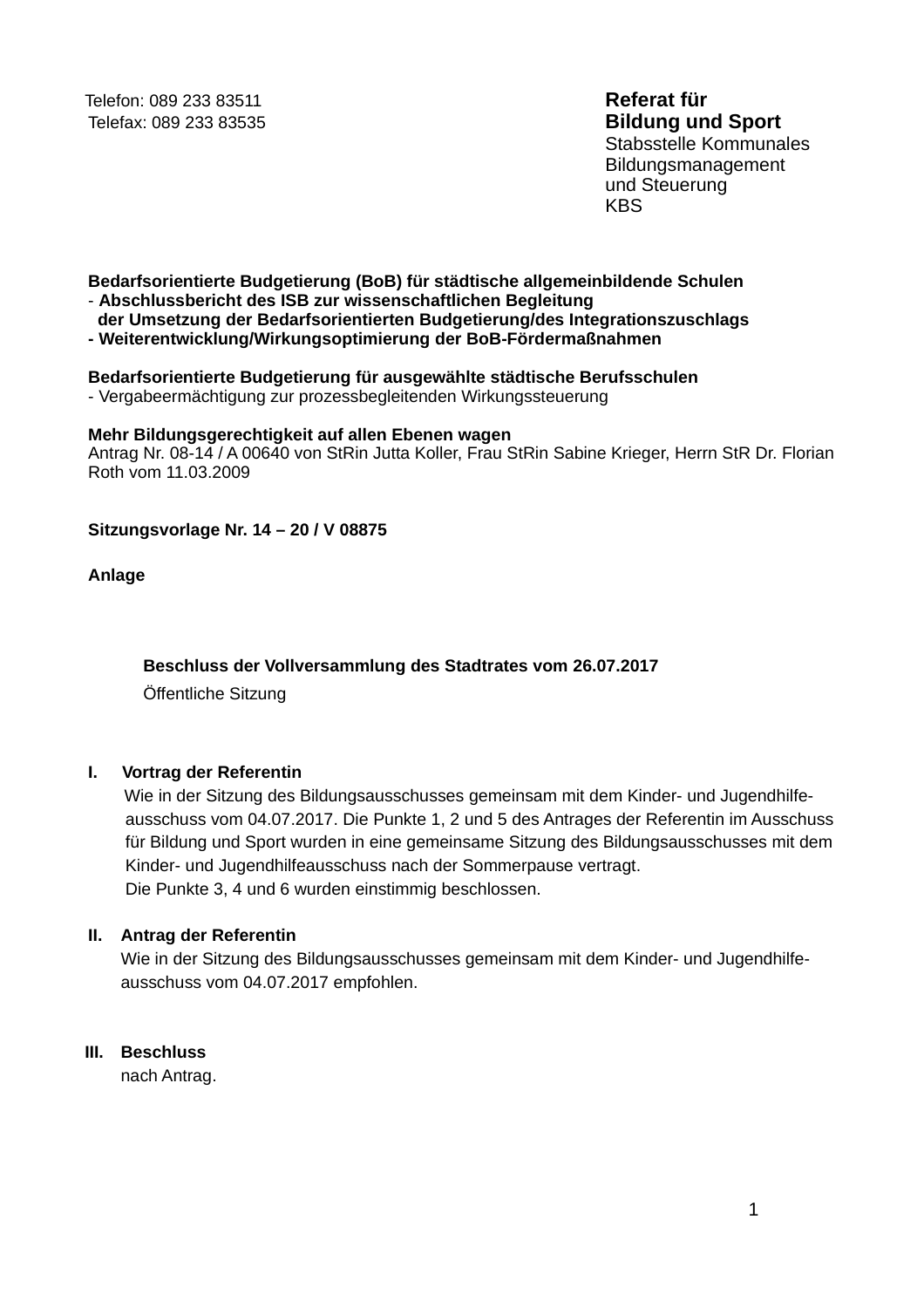#### Der Stadtrat der Landeshauptstadt München

Der Vorsitzende

Die Referentin

Dieter Reiter Oberbürgermeister **Beatrix Zurek** Stadtschulrätin

#### IV. Abdruck von I. mit II. an das Direktorium D-II/V-SP (2 x) an die Stadtkämmerei an das Revisionsamt z. K.

#### V. Wiedervorlage im Referat für Bildung und Sport - KBS

- 1. Die Übereinstimmung vorstehenden Abdrucks mit der beglaubigten Zweitschrift wird bestätigt.
- 2. An das Staatliche Schulamt in der Landeshauptstadt München An das Sozialreferat, S-II-KJF/J An RBS-GB-A An RBS-GB-B An RBS-PI An RBS-KBS-FB3 An RBS-GL An RBS-Recht An RBS-GL2

zur Kenntnis.

Am  $i. A.$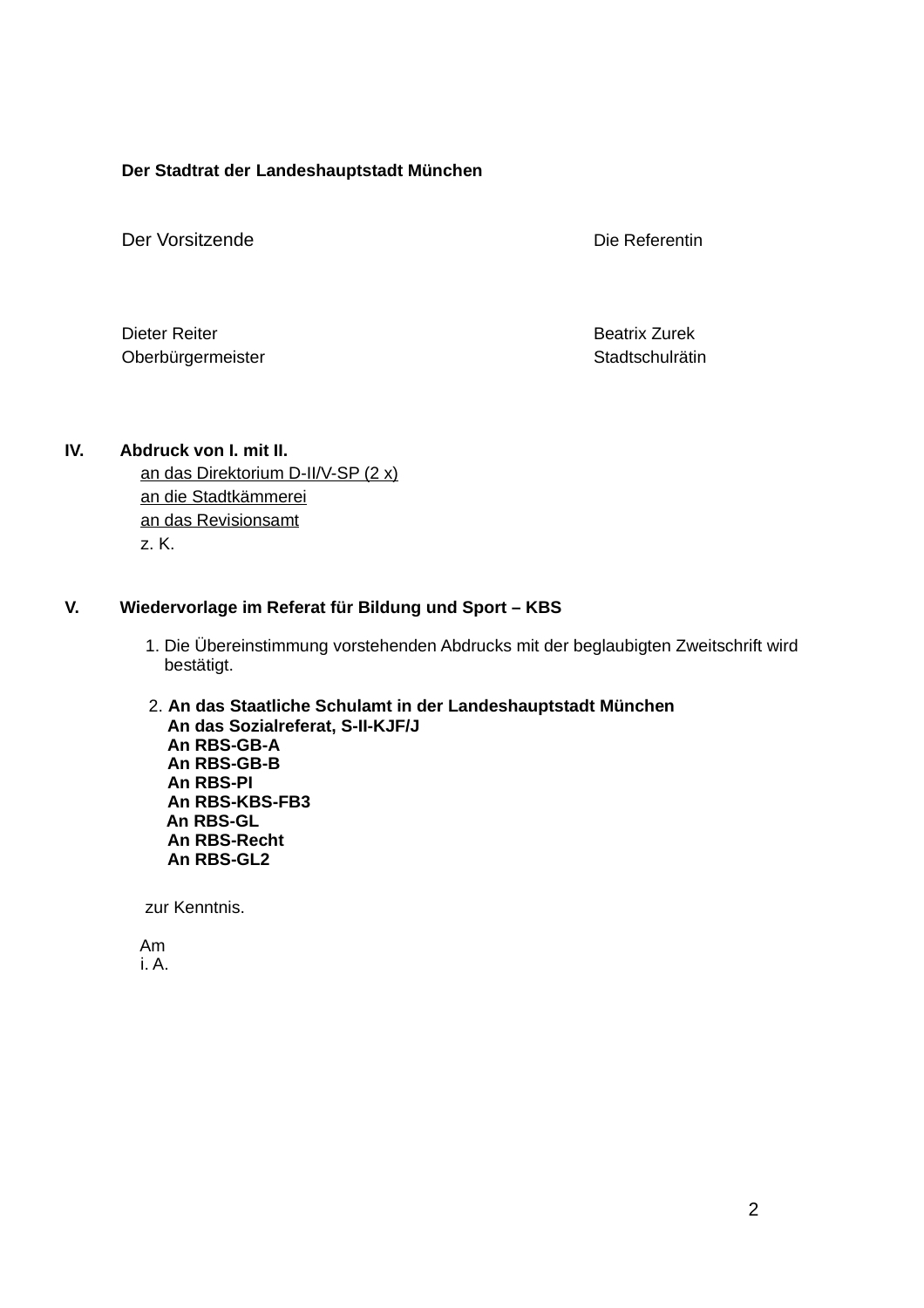Telefon: 089 233 83511 Telefax: 089 233 83535 Referat für **Bildung und Sport** 

Stabsstelle Kommunales Bildungsmanagement und Steuerung **KBS** 

#### Bedarfsorientierte Budgetierung (BoB) für städtische allgemeinbildende Schulen - Abschlussbericht des ISB zur wissenschaftlichen Begleitung

der Umsetzung der Bedarfsorientierten Budgetierung/des Integrationszuschlags

- Weiterentwicklung/Wirkungsoptimierung der BoB-Fördermaßnahmen

Bedarfsorientierte Budgetierung für ausgewählte städtische Berufsschulen - Vergabeermächtigung zur prozessbegleitenden Wirkungssteuerung

#### Mehr Bildungsgerechtigkeit auf allen Ebenen wagen

Antrag Nr. 08-14 / A 00640 von StRin Jutta Koller, Frau StRin Sabine Krieger, Herrn StR Dr. Florian Roth vom 11 03 2009

## Sitzungsvorlage Nr. 14 - 20 / V 08875

Anlagen

Beschluss des Bildungsausschusses und des Kinder- und Jugendhilfeausschusses in der gemeinsamen Sitzung des Stadtrates vom 04.07.2017 (VB)

Öffentliche Sitzung

#### $\mathbf{L}$ Vortrag der Referentin

## 1. Ausgangslage

Um den in den Münchner Bildungsberichten dargestellten Zusammenhang von Bildungserfolg und sozialer Herkunft zu entkoppeln, hat der Münchner Stadtrat eine Reihe von Maßnahmen beschlossen, die als Leitprojekte in der Leitlinie Bildung verankert sind und insgesamt der Herstellung von mehr Bildungsgerechtigkeit dienen.

Zeitgleich zur Einführung der Bedarfsorientierten Budgetierung an städtischen weiterführenden Schulen hat der Freistaat Bayern den sogenannten Integrationszuschlag für die Grundund Mittelschulen in Ballungsräumen eingeführt. Mit beiden Maßnahmen wird das Ziel verfolgt, über zusätzlich bereitgestellte Fördermittel zu einer Reduzierung des Zusammenhangs von Herkunft und Bildungschancen bzw. Bildungserfolg beizutragen. Gemeinsames Anliegen sowohl des Freistaates Bayern als auch der Landeshauptstadt München ist, zu erfahren, ob das für die einzelnen Fördermaßnahmen zusätzlich bereitgestellte Budget auch tatsächlich zur Erreichung der beabsichtigten Ziele beiträgt.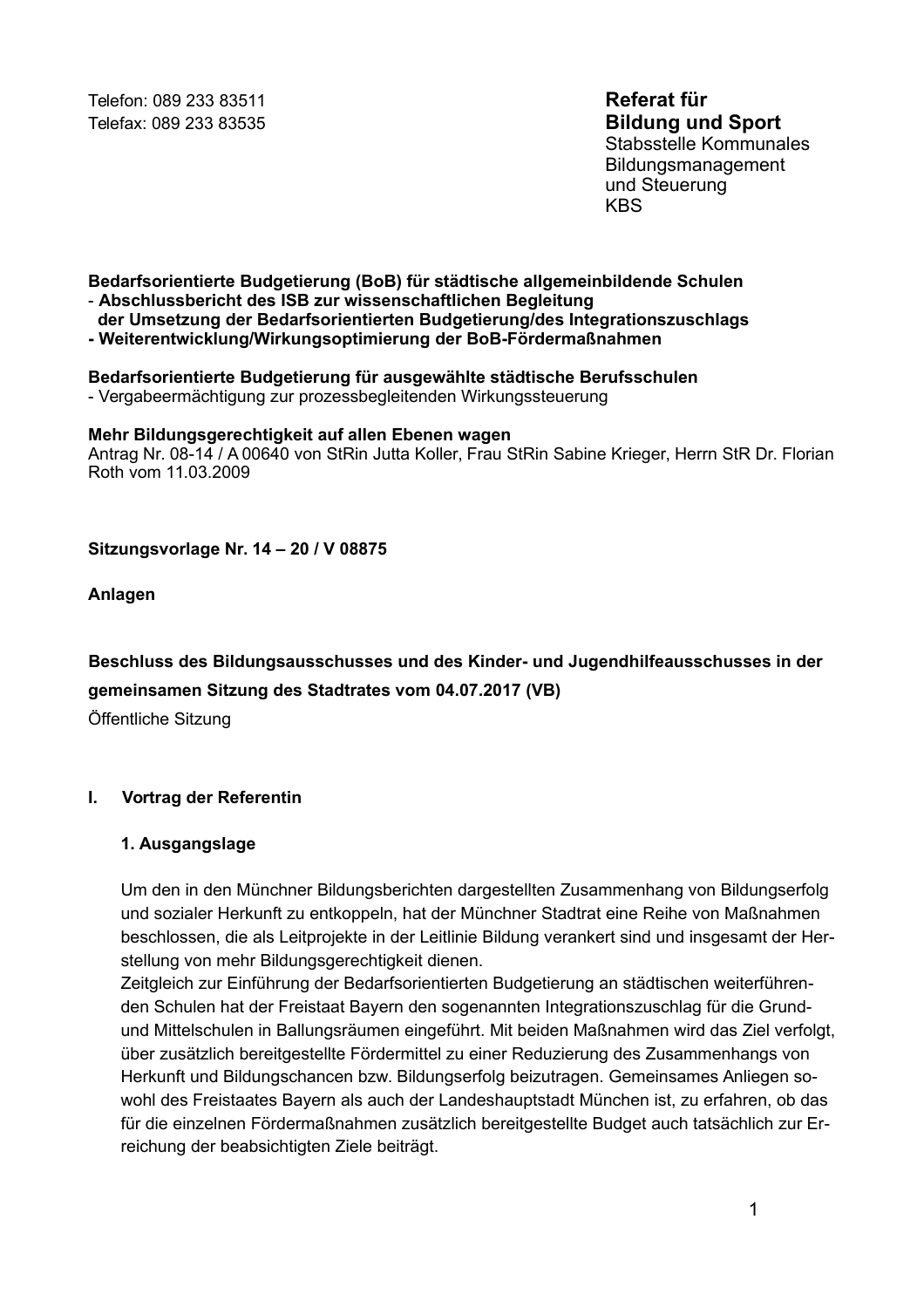# 1.1 Bedarfsorientierte Budgetierung für städtische allgemeinbildende Schulen

Am 25.07.2012 hat der Münchner Stadtrat in seiner Vollversammlung beschlossen, dass die Bedarfsorientierte Budgetierung für allgemeinbildende Schulen an ausgewählten Standorten, auf Basis von amtlichen Schuldaten, zum Schuljahr 2012/13 startet (vgl. SV Nr. 08-14 / V 09618). Mit Ergänzungsantrag der Fraktion Bündnis 90/DIE GRÜNEN/RL vom 02.07.2012 wurde das Referat für Bildung und Sport beauftragt, die Ergebnisse der Umsetzung zu evaluieren und darauf aufbauend, ein Gesamtkonzept zu entwickeln. Ferner wurde beschlossen, dass der Antrag Nr. 08-14 / A 00640 "Mehr Bildungsgerechtigkeit auf allen Ebenen wagen" vom 11.03.2009 aufgegriffen bleibt.

Die ausgewählten Pilotschulen waren das Städt. Lion-Feuchtwanger-Gymnasium, das Städt. Werner-von-Siemens-Gymnasium, die Städt. Werner-von-Siemens-Realschule sowie die Städt. Erich Kästner-Realschule. Von Januar 2014 bis März 2016 haben diese Schulen an der wissenschaftlichen Begleitung des Staatsinstituts für Schulgualität und Bildungsforschung teilgenommen.

Mit Beschluss des Ausschusses für Bildung und Sport in gemeinsamer Sitzung mit dem Kinderund Jugendhilfeausschuss vom 02.07.2013 (SV Nr. 08-14 / V 12301) wurde eine in Zielsetzung und finanziellem Rahmen nochmals erweiterte Bedarfsorientierte Budgetierung (BoB) beschlossen. Nach einem Stufenplan, der sich am Sozialindex orientiert, erhielten alle städtischen Realschulen, städtischen Gymnasien, städtischen Schulen besonderer Art und städtischen Wirtschaftsschulen ein zusätzliches Zeitbudget für BoB-Fördermaßnahmen. Damit konnten ab dem Schuljahr 2013/14 für Schulen in besonders belasteten Gebieten (Schulen in Quartilen mit niedrigem Sozialindex unter Berücksichtigung der Fachkenntnisse der Realschul- bzw. Gymnasialabteilung) passgenaue Maßnahmen zum besseren Ausgleich von gruppenspezifischen bzw. herkunftsbedingten Benachteiligungen finanziert werden. Zum Schuljahr 2016/17 wurde der gestufte Ausbau abgeschlossen. Für die Höhe der zugewiesenen BoB-Stunden war die Zuordnung der Schulen zu einem Sozialindex-Quartil maßgebend (je niedriger das Sozialindexquartil desto höher das BoB-Stunden-Budget). Der Einsatz der BoB-Std. erfolgte in den Bereichen:

- Unterricht (Sprachförderung/Stundenteilungen im Fach Deutsch, Teamteaching ...)

- Lern- und Sozialcoaching für Schülerinnen und Schüler und
- Sozialpädagogik an Schulen

Neben diesen Fördermaßnahmen wurden seitens des Pädagogischen Instituts spezielle Fortbildungen für Lehrkräfte (Lern- und Sozialcoaching, "Schule der Vielfalt/Schulentwicklung") angeboten (vorrangig für Lehrkräfte von Schulen mit BoB-Std.), um den sensiblen Umgang mit dem Thema Heterogenität zu befördern und den Blick insbesondere für Bildungsbenachteiligungen im Kontext sozialer Herkunft zu schärfen.

Das Kommunale Bildungsmanagement begleitet die Umsetzung der Beschlüsse "Bedarfsorientierte Budgetierung", um dem Auftrag und der Intention des Stadtrates hinsichtlich einer stärkeren bedarfsorientierten Steuerung pädagogischer Ressourcen nachzukommen sowie die Ergebnisse der wissenschaftlichen Begleitung allen städtischen Schulen zugänglich machen zu können. Die Verteilung der zusätzlichen Jahreswochenstunden im allgemeinbildenden Schulbereich erfolgt innerhalb eines jeden Sozialindex-Quartils nach den transparenten Kriterien Menge (Anzahl der Klassen) und Besonderheiten vor Ort (Einteilung in Belastungskategorien 1 = niedrig bis 4 = hoch). Diese Verteilungskriterien wurden gemeinsam mit den Abteilungen Gymnasien und Realschulen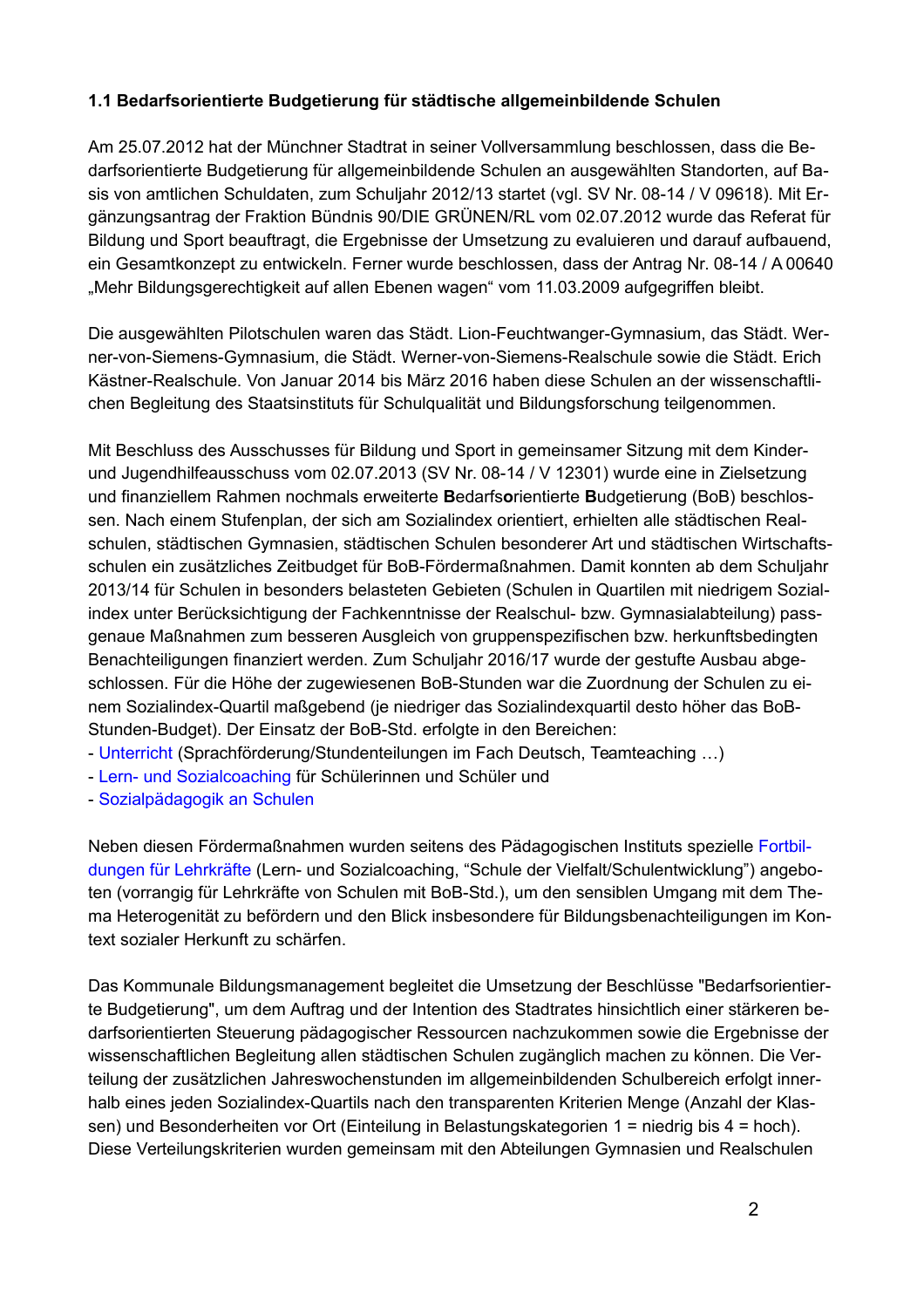entwickelt und deren Anwendung im Rahmen des Strategischen Managements 2015 verbindlich festgelegt. Die beiden Städtischen Wirtschaftsschulen verteilen ihre BoB-Std. ausschließlich nach dem Kriterium "Anzahl der Klassen".

Der Schwerpunkt der begleitenden Unterstützung der Abteilungen durch das Kommunale Bildungsmanagement liegt neben der Leitung des Projekts "wissenschaftliche Begleitung" (inkl. Organisation/Durchführung von Steuerkreissitzungen, Begleitkommissionssitzungen, Informations- und Erfahrungsaustauschen, der an der wissenschaftlichen Begleitung beteiligten Schulen...), in der Wirkungsbetrachtung sowie in der Weiterentwicklung, dem Nachjustieren der Fördermaßnahmen, die über das BoB-Budget finanziert werden, um dem Ziel einer Optimierung der Wirkungen näher zu kommen. Weitere Serviceleistungen, wie z.B. die Berechnung der BoB-Stundenkontingente pro Schule, werden in enger Zusammenarbeit mit den Abteilungen und unter Einbezug des Bildungsmonitorings vorgenommen.

# 1.2 Wissenschaftliche Begleitung

Mit Beschluss des Stadtrats vom 17.09.2013 (SV Nr. 08-14 / V 12717) wurde das Referat für Bildung und Sport beauftragt, in Zusammenarbeit mit dem Direktorium-HA II, Vergabestelle 1, die wissenschaftliche Begleitung der Umsetzung der Bedarfsorientierten Budgetierung sowie des staatlichen Integrationszuschlags durch das Staatsinstitut für Schulgualität und Bildungsforschung (ISB), im Rahmen einer direkten Vergabe, in die Wege zu leiten. In die wissenschaftliche Begleitung wurden zwölf Schulen, zwei städtische Gymnasien, zwei städtische Realschulen, sechs Grund- und zwei Mittelschulen, einbezogen. Die vier städtischen Schulen der Pilotphase stellen die Untersuchungspopulation der wissenschaftlichen Begleitung zur Bedarfsorientierten Budgetierung dar (vgl. Stadtratsbeschluss vom 25.07.2012 / SV Nr. 08-14 / V 09618). Für die Auswahl der Grundschulen wurde der Münchner Sozialindex für Grundschulsprengel zugrunde gelegt. Alle sechs Grundschulen liegen im niedrigsten Sozialindex-Quartil und gehören damit zu den 25 Prozent der Grundschulen mit der am stärksten benachteiligten Schülerschaft im Münchner Stadtgebiet. Die beiden Mittelschulen wurden aufgrund der hohen Migrationsanteile in der Schülerschaft ausgewählt.

Mit Schreiben des Direktoriums - HA II - Vergabestelle1 vom 22.10.2013 wurde der Auftrag zur wissenschaftlichen Begleitung im Rahmen des bereitgestellten Budgets an das ISB erteilt. Die zweijährige wissenschaftliche Begleitung startete zum 01.01.2014 und wurde im Format eines Projektes durchgeführt. Das Kommunale Bildungsmanagement des Referats für Bildung und Sport hatte die Projektleitung als Auftraggeber inne und wurde vom Steuerkreis, der sich der Steuerung und Koordinierung der Arbeitsebene widmete, unterstützt. Im Steuerkreis war neben dem ISB als Auftragnehmer das Staatliche Schulamt in der LH München als Kooperationspartner vertreten. Die Begleitkommission "BoB" besteht neben dem zuständigen Ministerialdirigenten des Staatsministeriums für Bildung und Kultus, Wissenschaft und Kunst und der Fachlichen Leitung des Staatlichen Schulamts in der LH München aus einer Vertretung des Stadtjugendamtes und der Leitungsebene des RBS. Das Pädagogische Institut unterstützte sowohl im operativen Bereich als auch bei der Umsetzung der wissenschaftlichen Begleitung mit ihrer Expertise (Projektstrukturplan vgl. Anlage).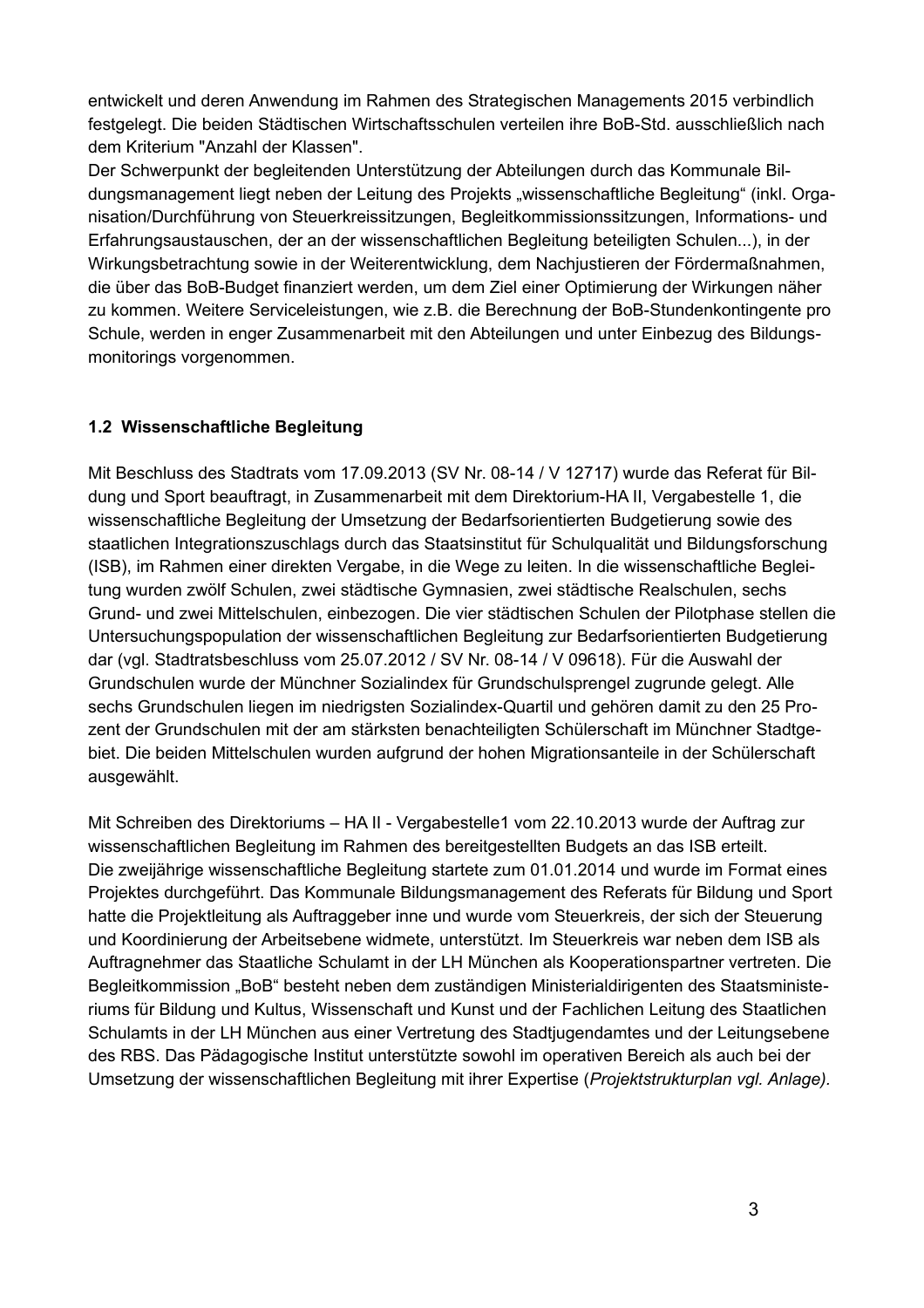# **Methodisches Vorgehen**

Das grundlegende methodische Vorgehen war bereits in der Leistungsbeschreibung zur Auftragsvergabe festgelegt. Der Fokus der wissenschaftlichen Begleitung lag auf der Umsetzung der Fördermaßnahmen in der Pilotphase der Bedarfsorientierten Budgetierung bzw. die Einführung des Staatlichen Integrationszuschlags. Methoden der qualitativen empirischen Sozialforschung kamen hauptsächlich zum Einsatz, da ein qualitatives Vorgehen die Möglichkeit bietet, auf Spezifika einzelner Fördermaßnahmen und Schulstandorte einzugehen. Angesichts der beiden neu eingeführten Förderinstrumente "Bedarfsorientierte Budgetierung" und "Integrationszuschlag" lag hierauf das besondere Erkenntnisinteresse. Die Fragen: "Was passiert mit den Stundenzuweisungen vor Ort?", "Wie wird bei der Umsetzung der Fördermaßnahmen vorgegangen?", "Welche Erfahrungen werden von den Schulen mit den über die BoB bzw. den IZ finanzierten Fördermaßnahmen gemacht?", "Wird die Zielgruppe der beiden Förderinstrumente (Schülerinnen und Schüler mit herkunftsbedingten Benachteiligungen) erreicht?", "Können die Schulen positive Effekte der umgesetzten Fördermaßnahmen feststellen?" oder "Zeigen sich Effekte in den schulischen Leistungen der geförderten Schülerinnen und Schüler?" stellen eine Auswahl dar, die mittels der wissenschaftlichen Begleitung beantwortet und nunmehr als Ausgangspunkt für eine Optimierung der Förderinstrumente genutzt werden sollte.

Die Dokumentation der Fördermaßnahmen anhand maßnahmenspezifischer Dokumentationsbogen, die im Zuge der wissenschaftlichen Begleitung eigens entwickelt wurden, stand im Zentrum der Erhebung. Über eine ergänzende Erhebung der Schulleistungen der geförderten Schülerinnen und Schüler wurden mögliche Effekte der Fördermaßnahmen auf den Bildungserfolg abgebildet. Je nach Förderschwerpunkt kamen schriftliche Leitfadeninterviews und/oder Onlinebefragungen als weitere Erhebungsmethoden zum Einsatz. Über die Abfrage von Bildungsdaten aus der Amtlichen Schulstatistik wurden ergänzend zum Kernauftrag der wissenschaftlichen Begleitung einige explorative Vergleiche der Projektschulen mit anderen Münchner Schulen vorgenommen.

Folgende Schulen wurden wissenschaftlich begleitet:

- Städt. Lion-Feuchtwanger-Gymnasium
- Städt. Werner-von-Siemens-Gymnasium
- Städt. Werner-von-Siemens-Realschule
- Städt. Erich Kästner-Realschule
- Grundschule Guldeinstraße
- Grundschule Hildegard-von-Bingen-Anger
- Grundschule Karl-Marx-Ring
- Grundschule Paulckestraße
- Grundschule Theodor-Heuss-Platz
- Grundschule Wiesentfelser Straße
- Mittelschule Eduard-Spranger-Straße
- Mittelschule Gerhard-Hauptmann-Ring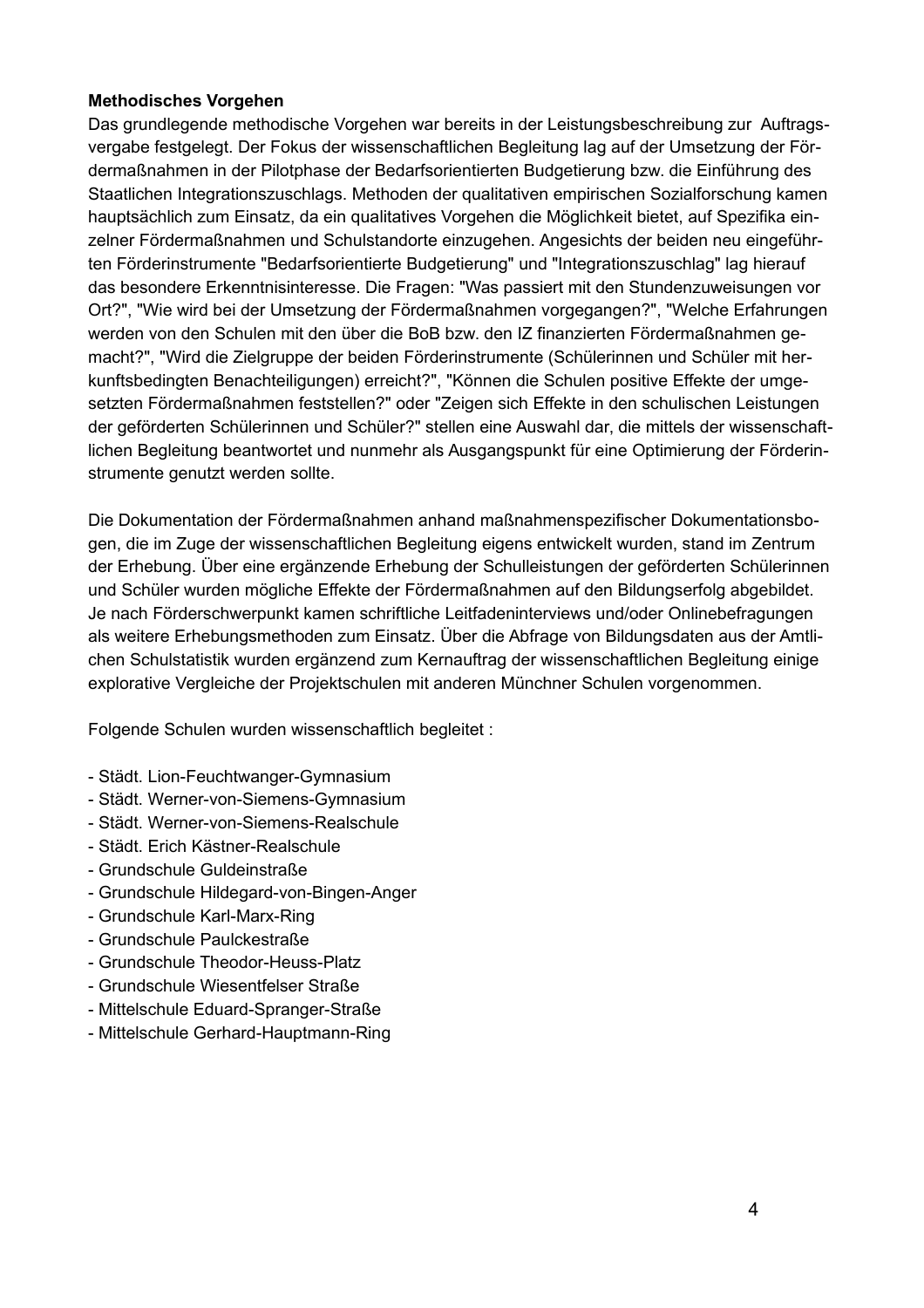# 2. Erkenntnisse aus der wissenschaftlichen Begleitung

Nachfolgend werden die Erkenntnisse aus dem Abschlussbericht hinsichtlich der Wirksamkeit/Zielerreichung jeder einzelnen Fördermaßnahme in den Blick genommen. Auf eine detaillierte Darstellung der Ergebnisse zu den einzelnen Fragestellungen/Dokumentationen wird hier verzichtet. Über nachfolgenden Link ist der Abschlussbericht zur wissenschaftlichen Begleitung der Umsetzung der Bedarfsorientierten Budgetierung bzw. des Integrationszuschlags in vollem Wortlaut zugänglich:

https://www.muenchen.de/rathaus/Stadtverwaltung/Referat-fuer-Bildung-und-Sport/kommunalesbildungsmanagement/strategisches-bildungsmanagement/bedarfsorientierte-budgetierung-kb.html

Folgende Förderschwerpunkte wurden i. R. der wissenschaftlichen Begleitung näher untersucht:

- Unterricht (BoB: Geteilte Deutschklassen / IZ: Sprach- und Integrationsfördermaßnahmen)
- Beratung (BoB: Lern- und Sozialcoaching)
- Sozialpädagogik an Schulen (BoB am Städtischen Lion-Feuchtwanger-Gymnasium)
- Lehrerfortbildung (BoB: Zusatzqualifikation "Schule der Vielfalt/Schulentwicklung") sowie der
- erweiterte Sachaufwand (Grund- und Mittelschulen zum Flankieren des Integrationszuschlags).

# 2.1 Bedarfsorientierte Budgetierung (BoB)

Auf der Basis des Entwurfs des Abschlussberichts wurde im Herbst 2016 stadtintern (Stadtjugendamt und RBS) eine Reflexionsrunde gestartet, um ein gemeinsames Verständnis hinsichtlich der Weiterentwicklungsbedarfe zur Wirkungsoptimierung der einzelnen BoB-Fördermaßnahmen herbeizuführen. In einem ersten Schritt wurde dabei der grobe Rahmen für das Nachjustieren der einzelnen Fördermaßnahmen aufgezeigt und festgelegt. Die wesentlichen Aussagen des Abschlussberichtes wurden mit den erarbeiteten Weiterentwicklungsmöglichkeiten sowohl dem Facharbeitskreises Bildung als auch der Begleitkommission "Bedarfsorientierte Budgetierung", vorgestellt.

2.1.1 Sozialpädagogik an Schulen (vgl. Kapitel 6 des Abschlussberichts, Link s.o.)

Den Förderschwerpunkt Sozialpädagogik an Schulen gab es - aus dem Kreis der untersuchten Schulen - lediglich an einer Schule. Der dort beschäftigte Sozialpädagoge wird direkt durch das Referat für Bildung und Sport aus den für diese Schule zugeteilten BoB-Stunden finanziert. Der Sozialpädagoge ist in verschiedenen Arbeitsbereichen tätig. Neben der Beratung und Einzelfallhilfe, die sich insbesondere an bildungsbenachteiligte Schülerinnen und Schüler richtet, werden Angebote zur Gruppen- und Projektarbeit gemacht. Zudem beteiligt er sich in der offenen Mittagsbetreuung und fördert die schulinterne Vernetzungsarbeit bzw. die Vernetzung mit externen Stellen. Die Effekte/Wirkungen dieser zusätzlichen Profession an der Schule auf den Bildungserfolg der beratenen Schülerinnen und Schüler sind bislang It. Abschlussbericht erst in Ansätzen erkennbar. Dennoch wird der Ansatz "multiprofessionelles Arbeiten im Kollegium" als zielführend bewertet. Ein differenziertes Professionsverständnis und eine professionelle Herangehensweise z.B. im Hinblick auf Qualitätssicherung wurde attestiert.

Es wird empfohlen, die Multiprofessionalität an Schulen zu gestalten. Damit multiprofessionelle Kooperation an Schulen gelingt und zusätzlichen Nutzen generieren kann, sind die damit verbundenen Herausforderungen zu bewältigen.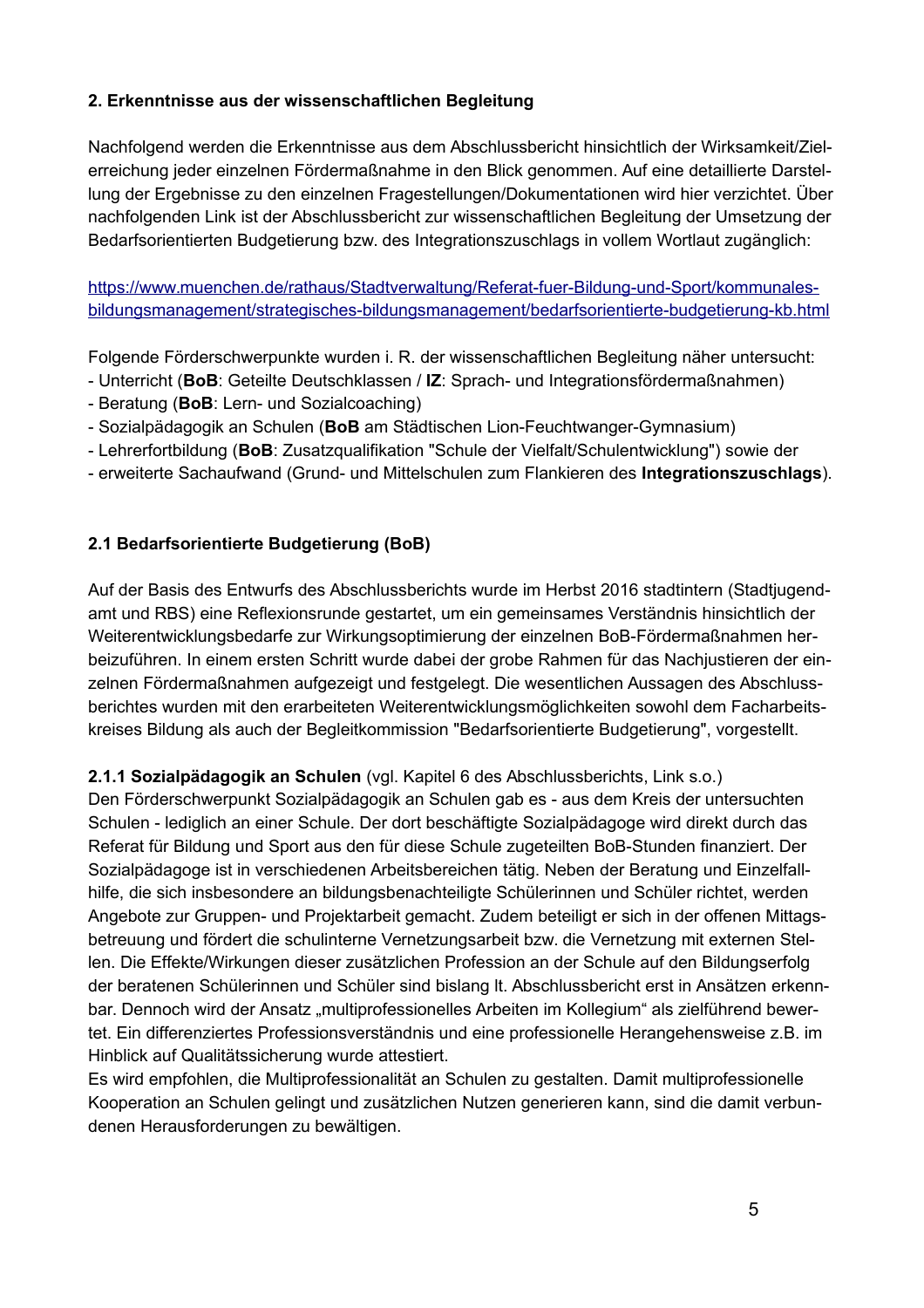Erfordernisse für gelingende Implementation It. Abschlussbericht:

- Einführung von Sozialpädagogik an der Schule als eigenständiges Schulentwicklungsprojekt
- fundiertes Projektmanagement in der Anfangsphase der Einführung
- gleichberechtigte Kooperation zwischen Sozialpädagoge und anderen schulischen Akteuren (z.B. andere Beratungsfachkräfte der Schule)
- Kooperation mit dem Kollegium als Schlüsselfaktor
- Veränderung von Schulkonzepten in Richtung ganzheitliches Bildungsverständnis
- professionsspezifische Fachaufsicht im Referat für Bildung und Sport

# Bewertung und Weiterentwicklung

Im Rahmen des zugeteilten BoB-Budgets können sich Schulen für die Implementierung von Sozialpädagogik an ihrer Schule entscheiden. Folgende Handlungsempfehlung wurde erarbeitet:

- Der Implementierungsprozess ist mit externer Begleitung und im Rahmen eines Schulentwicklungsprozesses durchzuführen (Qualitätsstandards / Strukturen für die Kooperation schaffen / Rollenklärung / Erwartungshaltung; Ziel: Kooperative Mitverantwortung aller Professionen für den Bildungserfolg).
- Multiprofessionelle Beratungsteams vor Ort werden unterstützt (spezielle Fortbildungsangebote)
- fachliche Anbindung der Profession "Sozialpädagoge an Schulen" (wenn diese ausschließlich über das RBS finanziert wird) an die Leitung des Zentralen Schulpsychologischen Dienstes wird empfohlen (dieser koordiniert bereits fachlich die städtischen Schulpsychologinnen und Schulpsychologen). Damit wird die Entwicklung eines gemeinsamen Beratungsverständnisses einschließlich einer präzisen Beschreibung der spezifischen Aufgaben der jeweiligen Beratungsprofession sowie die Entwicklung einer multiprofessionellen Zusammenarbeit der unterschiedlichen Beratungsfachkräfte vor Ort unterstützt.

Darüber hinaus wird ein gemeinsamer Workshop (Sozialreferat/Stadtjugendamt und RBS) stattfinden, in dem die langjährige Erfahrung des Sozialreferats/Stadtjugendamt bei der fachlichen Steuerung der Schulsozialarbeit an staatlichen Schulen und städtischen beruflichen Schulen zur multiprofessionellen Zusammenarbeit am Ort Schule genutzt werden kann, um die Kooperationsmöglichkeiten der Referate in diesem Themenfeld weiter zu entwickeln.

2.1.2 Lern- und Sozialcoaching (vgl. Kapitel 7 des Abschlussberichts; Link siehe Seite 5) Im Förderschwerpunkt Lern- und Sozialcoaching sind an drei Pilotschulen jeweils mehrere Lehrkräfte mit Anrechnungsstunden ausgestattet, um neben ihrer Unterrichtstätigkeit ein lösungs- und ressourcenorientiertes Coachingangebot für Schülerinnen und Schüler als Einzelfallförderung bereitstellen zu können. Dabei unterstützt die Lehrkraft als Coach die Schülerin bzw. den Schüler darin, eigenständig für sie mögliche Lösungen zu Problemen/Themen zu finden und damit ihr Erleben von Selbstwirksamkeit und Selbstwert zu erhöhen. Diese Form des Coachings dient der Potenzialentfaltung der Schülerinnen und Schüler. Ein Großteil der Coaches wurde in einer vom Pädagogischen Instituts (PI) initiierten Zusatzqualifikation weitergebildet. Beim Lern- und Sozialcoaching verfolgen die Schulen unterschiedliche Herangehensweisen (z. B. die Konzentration auf wenige Coaches mit einer individuell größeren Anzahl an Anrechnungsstunden versus viele Coaches mit nur wenigen Anrechnungsstunden).

Effekte/Wirkungen durch das Coaching konnten bereits festgestellt werden. In vielen Fällen konnten Versetzungsgefährdungen abgewendet werden, so der Abschlussbericht. Allerdings ist der Institutionalisierungsgrad des Coachings von Schule zu Schule sehr unterschiedlich. So gibt es an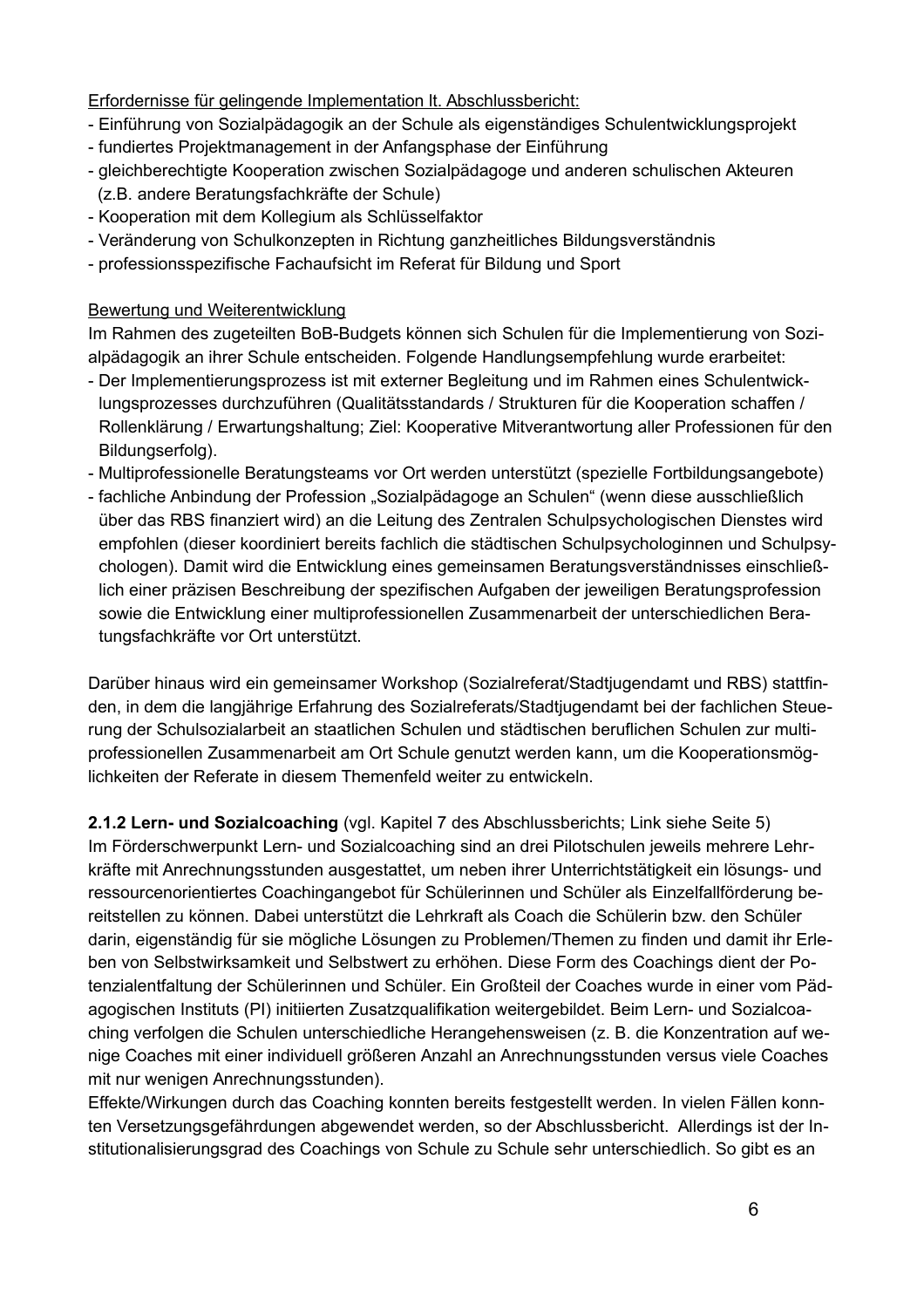einer Schule eine schriftlich ausgearbeitete und in der Lehrerkonferenz verabschiedete Aufgabenund Verfahrensbeschreibung für das Schülercoaching (u.a. Falldokumentation), feste Strukturen (Sprechstunden für die Schülerinnen und Schüler, festgelegte Zeitfenster für Besprechungen des Coachingteams) oder eine schulinterne Coachingstatistik. Demgegenüber wird anderenorts Qualitätssicherung nur bei Bedarf durchgeführt bzw. Falldokumentation in die individuelle Verantwortung des Coaches gelegt.

Erfordernisse für gelingendes Coaching It. Abschlussbericht:

- Lehrkräfte verstehen sich als Pädagoginnen/Pädagogen und nicht ausschließlich als Fachlehrkräfte)
- erfolgreiche Rollenklärung: einerseits ausgebildeter Coach, andererseits weiterhin Lehrkraft im Kollegium mit eigener Unterrichtsverpflichtung (i.d.R. werden keine Schüler/innen gecoacht, die selbst unterrichtet werden)
- Regelung des Zugangs zur Coachingausübung: einschlägige systemische Coachingausbildung (u.U. äquivalente Vorqualifikation)
- geeignete Zeitfenster für das Schülercoaching: z. B. (außerhalb) Unterrichtszeit, während Schulzeit (Ganztag); Coachingzeiten beeinflussen die Compliance der Schüler/innen, zu den Terminen zu erscheinen
- Spannungsfeld zwischen dem grundsätzlichen Anspruch der Freiwilligkeit im Coaching und der Tatsache, dass Schüler/innen ein Coaching häufig auferlegt wird, auflösen
- Erarbeiten von Standards (z.B. aus den Beispielen gelungener Praxis) unter Berücksichtigung von standortspezifischen Anforderungen
- geeignete Fortbildungs- und Supervisionsangebote
- Dokumentation/Qualitätssicherung notwendig (vgl. Sozialpädagogik an Schulen)

# Bewertung und Weiterentwicklung

Folgende Handlungsempfehlung wurde erarbeitet:

- Qualitätsstandards geben künftig den Rahmen vor (d.h. Lehrkraft mit Anrechnungsstunden muss über entsprechende Qualifikation verfügen bzw. sich beim PI in mehrtägigen Fortbildungen weiterqualifizieren/Kurzausbildungen sind kontraproduktiv)
- Standard sind der lösungs- und ressourcenorientierte bzw. systemische Ansatz nach Steve de Shazer und Insoo Kim Berg sowie die Grundsätze der humanistischen, klientenzentrierten Gesprächstherapie nach Carl Rogers im Kontext der Zusammenarbeit mit angestammten Beratungsfachkräften/multiprofessionelle Teamarbeit sind unverzichtbar und einzuhalten
- Supervisionen für Coaches sind notwendig und seitens der Schulleitungen einzuplanen (Beratungsangebote/Expertise des PI ist zu nutzen)
- Qualitätssicherung / Muster-Dokumentation an Qualifizierungsreihe anhängen (Muster-Dokumentation unter Einbezug von Coaches wird erarbeitet)

# 2.1.3 Lehrerfortbildung (vgl. Kapitel 8 des Abschlussberichts; Link siehe Seite 5)

Im Förderschwerpunkt Lehrerfortbildung wurde, ausgehend von Qualitätsmerkmalen erfolgreicher Lehrerfortbildungen, untersucht, inwieweit die Zusatzqualifikation "Schule der Vielfalt" des Pädagogischen Instituts geeignet ist. Schulentwicklungsprozesse mit einem Bezug zu den Zielen der Bedarfsorientierten Budgetierung zu initiieren. Diese Maßnahme stellt ein zusätzliches Angebot des PI dar, das nicht über BoB-Stunden finanziert wird. Die Zusatzqualifikation ist modulartig aufgebaut und erstreckt sich über einen Zeitraum von zwei bis drei Schuljahren. Mit Fragen zum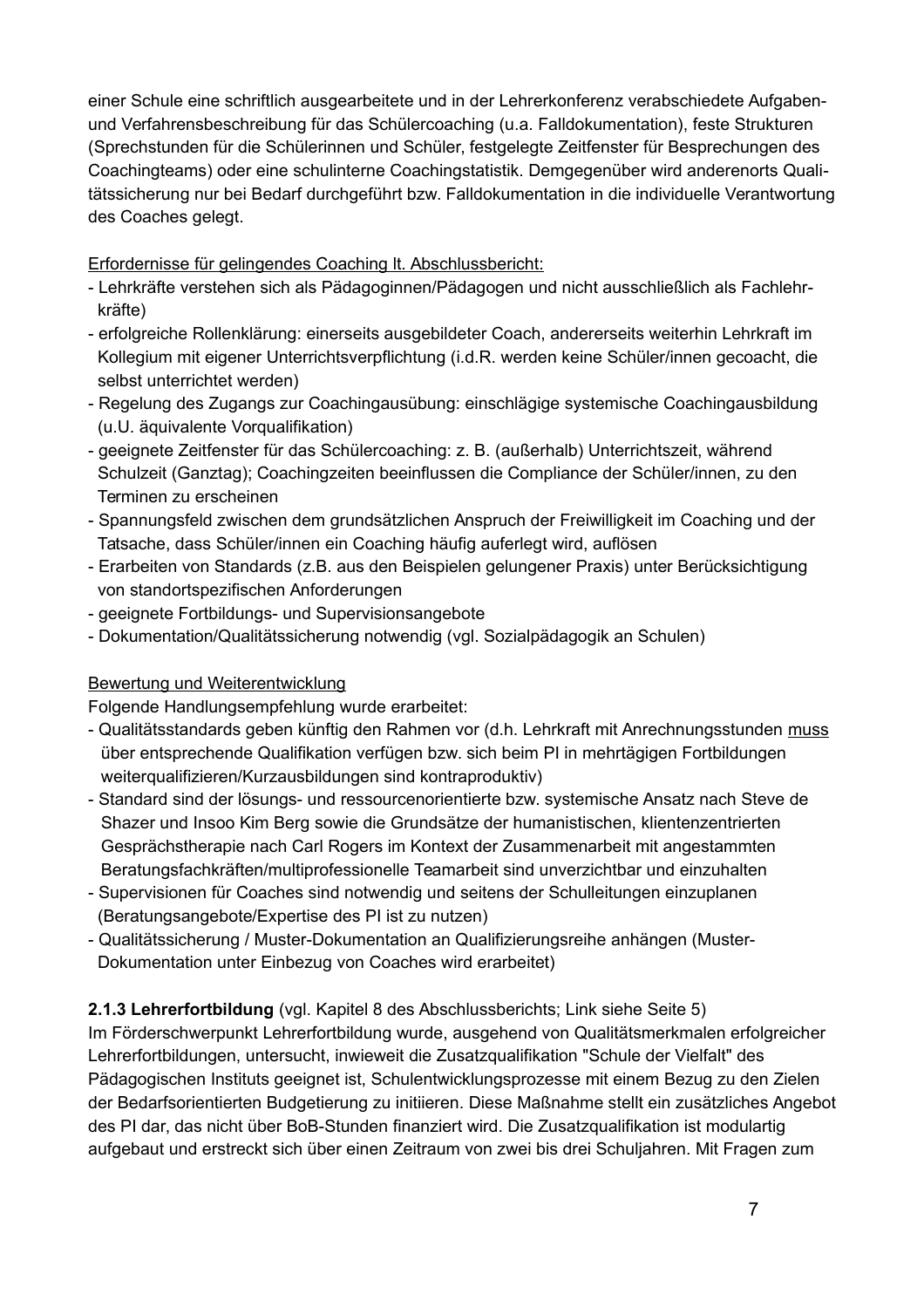Inhalt und zum Transfer der besuchten Fortbildungsveranstaltungen (Basismodule, Schwerpunktbereiche, Wahlbereiche) wurde u.a. der Neuigkeitswert und die Relevanz der behandelten Themen erkundet, auch vor dem Hintergrund der Reduzierung des Zusammenhangs von Herkunft und Bildungserfolg. Außerdem wurde danach gefragt, ob Verbindungen zum Schulalltag hergestellt werden konnten. In der Abschlussphase der Zusatzqualifikation war von den Lehrkräften eine Projektskizze in Form eines Schulentwicklungsprojekts zu erstellen, was der Umsetzung und der Nachhaltigkeit des Gelernten dient. Die Aussagen der Lehrkräfte bestätigen die Wirksamkeit dieses längerfristig angelegten Fortbildungsformats.

# **Fazit zur Lehrerfortbildung It. Abschlussbericht:**

Sehr positive Bewertung der Zusatzqualifikation durch die wissenschaftliche Begleitung: Eine erfolgreiche Lehrerfortbildung, die konkret in der Schulentwicklung wirksam wird. Die Struktur wurde bestätigt (längerfristiges Format, verpflichtende Fortbildungsbestandteile und Wahlmöglichkeiten, Unterstützung des Lerntransfers durch Projektskizze) und bei einer Neuauflage der Fortbildungsreihe würden geringfügige Anpassungen im Detail empfohlen.

Eine nachhaltige Sicherung der Wirksamkeit wird bereits durch die gezielte Stärkung der Multiplikatorenfunktion der teilnehmenden Lehrkräfte erreicht. Die Teilnahme von mehreren Lehrkräften einer Schule (Team) ist für die Zielsetzung, wirksame Schulentwicklungsprozesse zu initiieren, förderlich. Anrechnungsstunden für Schulprojekte, die im Zusammenhang mit der Zusatzqualifikation durchgeführt werden, könnten die Nachhaltigkeit noch zusätzlich unterstützen (z. B. engere Verzahnung mit der Bedarfsorientierten Budgetierung durch Nutzung des Stundenbudgets). Bei Neuauflage der Fortbildungsreihe ist der Fokus hinsichtlich der Auswahl der Lehrkräfte/Lehrkräfteteams noch zielgerichteter auf das Erreichen und Gewinnen der Multiplikatoren vor Ort zu legen. Eine Unterstützung durch die Schulleitung ist wichtig.

Schließlich bleibt zu überlegen, ob die Inhalte der Basismodule in Form von kürzeren Fortbildungseinheiten nicht für einen größeren Teilnehmerkreis zugänglich gemacht werden sollten.

# Bewertung und Weiterentwicklung

Die Anregungen zur Weiterentwicklung der Zusatzgualifikation wurden bereits teilweise aufgegriffen und umgesetzt. Den Schulleitungen wird künftig die Möglichkeit eröffnet, Anrechnungsstunden aus dem der Schule zugeteilten BOB-Stundenkontingent, für die Abschlussarbeiten/für die Projektarbeit mit den Schülerinnen und Schülern im Rahmen der Fobi "Schule der Vielfalt", zu verwenden (betrifft das Fobi-Team im letzten Jahr und Bedarf einer mehrjährigen vorausschauenden Planung der Schulleitung).

2.1.4 Geteilte Deutschklassen (vgl. Kapitel 9 des Abschlussberichts; Link siehe Seite 5) Der Unterricht in geteilten Deutschklassen ist für die beiden Pilotschulen (Gymnasien) keine neue Fördermaßnahme. Die Teilung in den beiden Jahrgangsstufen 5 und 6 für den Deutschunterricht wird an diesen beiden Schulen schon seit einigen Jahren praktiziert. Die Finanzierung erfolgte zunächst über eigens zugesprochene Stundenzuweisungen.

# Fazit zu den geteilten Deutschklassen It. Abschlussbericht:

Die Stunden aus der BoB reichen nicht aus, um sämtliche Klassen in den beiden Jahrgangsstufen zu teilen. Deswegen fließen in diese Fördermaßnahme weitere Stunden aus anderen Budgets ein (z. B. Deutschförderstunden). Prinzipiell sind verschiedene Formen der Klassenteilung denkbar (feststehender Teilungsmodus versus flexible Teilungen je nach behandelter Thematik und/oder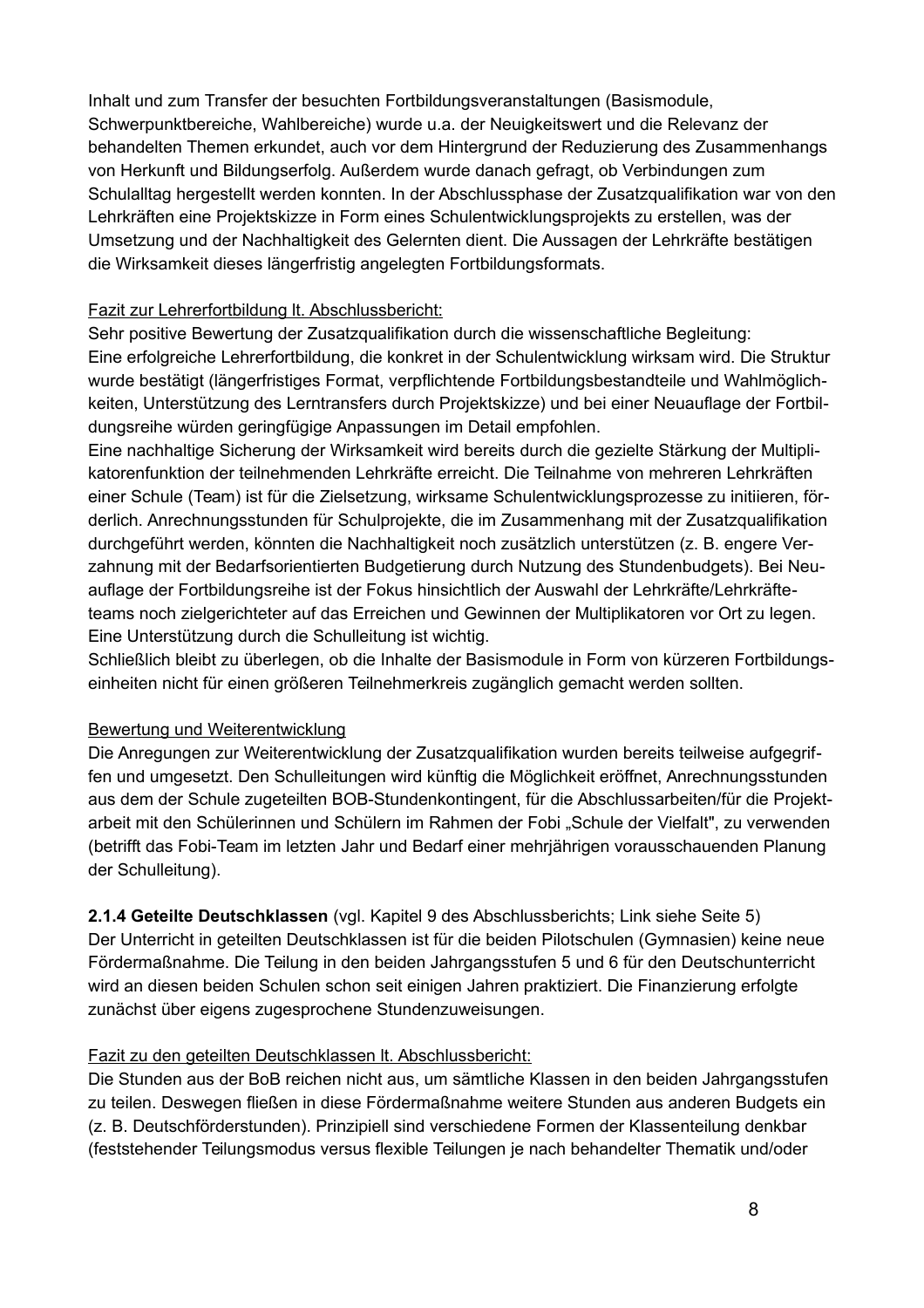Teamteaching). Der Einsatz diagnostischer Verfahren zur Klassenteilung findet häufig, aber nicht durchgängig Anwendung. Der Unterricht in den geteilten Deutschklassen wird von den Lehrkräften als wirksam beschrieben, jedoch zeigen sich die von den Lehrkräften vielfach als hoch eingeschätzten Effekte (z. B. auf die Verbesserung der Schreib- und Lesekompetenz der Schülerinnen und Schüler) beispielsweise nicht in vergleichbarer Weise in der Deutschnote. In der Weiterentwicklung der Fördermaßnahme sollte darauf hingearbeitet werden, dass sich die Effekte der Fördermaßnahme auch auf das Notenbild auswirken.

## Bewertung und Weiterentwicklung

Die Leistungen (Deutschnoten) bei geteilten Deutschklassen müssen sich künftig verbessern. Die Deutschnote als Indikator ist bei dieser Fördermaßnahme gesetzt.

Eine weitere Steigerung der Wirksamkeit wird durch die Anwendung evaluierter Förderkonzepte (für Kleingruppenarbeit) angestrebt.

Die vermehrte Nutzung variablerer Teilungsformen je nach unterrichteter Thematik und den speziellen Förderbedarfen von Schülerinnen und Schülern (im Gegensatz zu einer fixen Klassenteilung für das gesamte Schuljahr) und eine noch enge Abstimmung/Zusammenarbeit innerhalb des Lehrkräfteteams, könnten zielführende Ansätze sein, die es zu erproben gilt.

2.2 Integrationszuschlag (IZ) (vgl. Kapitel 10 des Abschlussberichts; Link siehe Seite 5) Mit dem Staatlichen Integrationszuschlag wird an den Grund- und Mittelschulen in München eine große Vielfalt an Sprach- und Integrationsfördermaßnahmen umgesetzt. Dafür wird jährlich vom Staatsministerium für Bildung und Kultus, Wissenschaft und Kunst ein zusätzliches Stundenkontingent von umgerechnet 29 VZÄ (Lehrerstellen) zur Verfügung gestellt.

## Fazit zu den Sprach- und Integrationsfördermaßnahmen It. Abschlussbericht:

Die Grund- und Mittelschulen der wissenschaftlichen Begleitung sind sehr aktiv und engagiert, um mit eigenen Ideen und Konzeptentwürfen Schülerinnen und Schüler mit herkunftsbedingten Benachteiligungen sehr spezifisch und passgenau zu fördern. Die hierfür notwendigen, häufig sehr spezifischen fachlichen Kompetenzen müssen sich die Lehrkräfte in der Regel eigenständig erarbeiten. Aus Schulleitungssicht könnten spezifische, auf diese Schülerklientel ausgerichtete Fortbildungsangebote eine große Unterstützung für die Lehrkräfte darstellen. Ganz wesentlich erscheint den Schulleitungen, die Beibehaltung oder Ausweitung der Stundenzuweisungen bzw. dass der flexible Einsatz der Mittel aus dem Staatlichen Integrationszuschlag auch zukünftig erhalten bleibt. Dies gewährleistet, dass an den Schulen ganz im Sinne der Eigenverantwortlichkeit genau diejenigen Fördermaßnahmen umgesetzt werden können, die vor Ort benötigt werden. Das Thema Planungssicherheit (für diese Fördermaßnahmen) wurde in diesem Kontext außerdem angesprochen. Der erweiterte Sachaufwand ist hier - je nach Projekt, das im Bereich der Sprach- und Integrationsförderung umgesetzt werden soll – eine sehr sinnvolle, flankierende Maßnahme. Neben der Sprachförderung sind Aspekte der Integrationsförderung bei den Maßnahmen des Staatlichen Integrationszuschlag nicht wegzudenken. Trotz des kreativen und engagierten Einsatzes der Lehrkräfte und Schulleitungen und der Würdigung der staatlichen Mittel, die hierfür bereitgestellt werden, ist ihnen die Größe der Herausforderung bzgl. gelingender Integrationsarbeit bewusst. An Grenzen stoßen die Schulen immer dann, wenn die Schülerinnen und Schüler sich zwar an der Schule auf Integrationsangebote einlassen, ihnen im familiären Umfeld jedoch fortlaufend etwas anderes vorgelebt wird. Gelingende gesellschaftliche Integration ist sicher mehr als eine schulische Aufgabe und erfordert ressortübergreifendes Denken und Handeln. Insbesondere in der Arbeit mit Eltern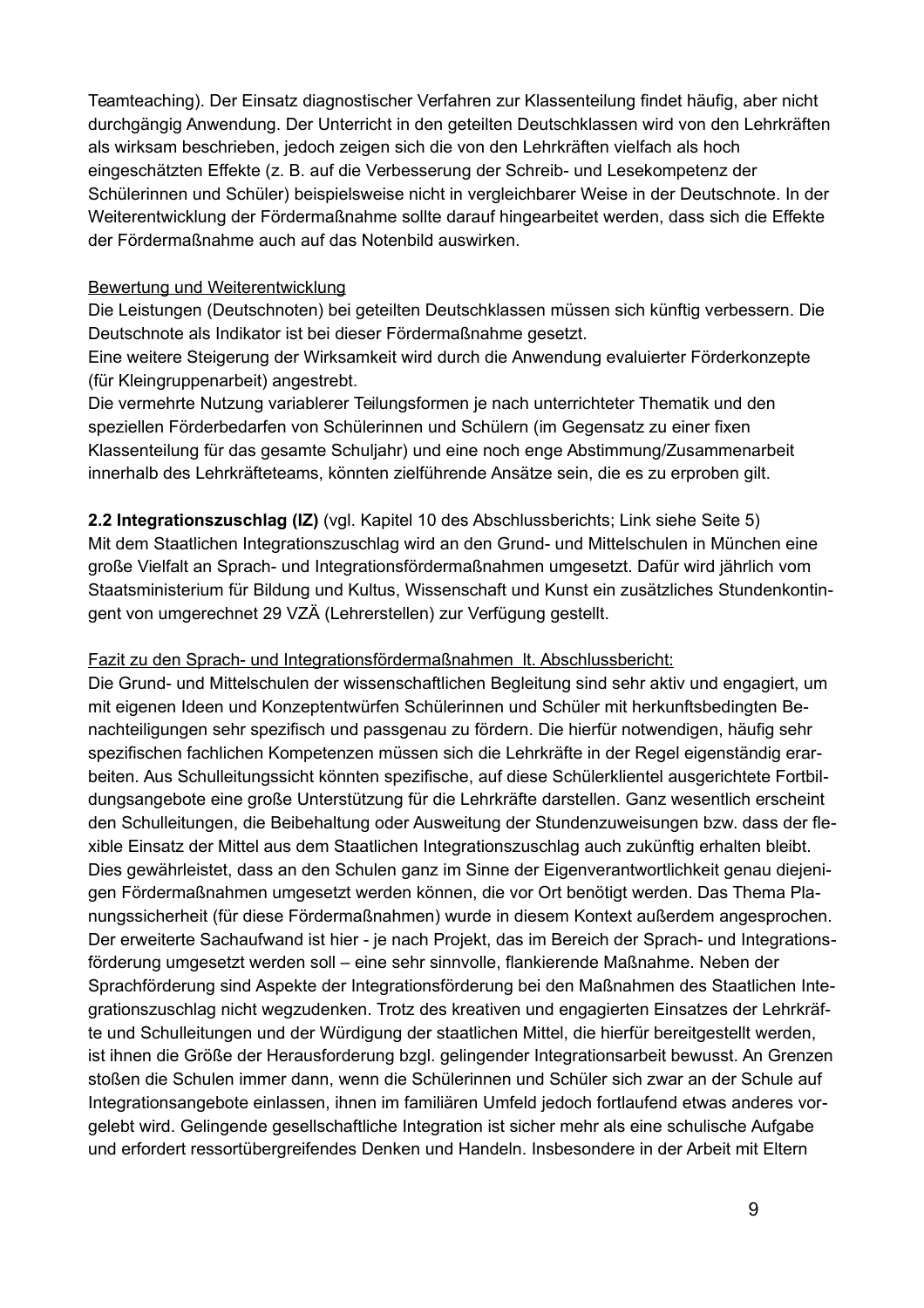bzw. Erziehungsberechtigten sind die Handlungsmöglichkeiten von Lehrkräften und Schulleitungen beschränkt. Hier gezielt externe Ressourcen einbeziehen zu können, würde aus Sicht der Schulleitungen dazu beitragen, dass die schulischen Förderbemühungen auch im familiären Umfeld gestützt und fortgeführt werden.

Außerdem wird empfohlen, das Erfahrungswissen der Schulen zu sichern (z.B. über eine Plattform "Marktplatz der Fördermaßnahmen") und allen Schulen zugänglich zu machen.

2.3 Erweiterter Sachaufwand (vgl. Kapitel 4.2 bzw. 4.4 des Abschlussberichts; Link s. S. 5) Sachaufwandsträger für die Münchner Grund- und Mittelschulen ist die Landeshauptstadt München. Im Zuge der wissenschaftlichen Begleitung hat das RBS in seiner Rolle als Sachaufwandsträger aus Eigenmitteln ein Sachaufwandsbudget, das den Integrationszuschlag flankiert, bereitgestellt: Während der zweijährigen Laufzeit der wissenschaftlichen Begleitung konnten (seitens des Staatlichen Schulamts in der LH München) ausgewählte Grund- und Mittelschulen nach Antragstellung ein jährliches Sachaufwandsbudget von insgesamt 63.000 € abrufen. Damit erhielten die Schulen die Möglichkeit, über entsprechende Anschaffungen von Fördermaterialien die Stundenzuweisungen und die damit umgesetzten Fördermaßnahmen sinnvoll zu ergänzen. Beispielsweise wurde der Erweiterte Sachaufwand für die Anschaffung spezieller Fördermaterialien (z.B. Fachbücher, Lernschienen, Anschauungsmaterialien, Experimentierboxen, Lernprogramme, Diagnosehefte, Pausen- und Bewegungskiste oder für Eintritte, Fahrten und Führungen, Autorenlesungen...) genutzt.

Die Auswertung der entsprechenden Anträge und der Aussagen in den Dokumentationsbögen zu Sprach- und Integrationsfördermaßnahmen zum Nutzungsverhalten von Fördermaterialien bzw. zusätzlichen Sachmitteln ergaben, dass die Einschätzungen der Schulleitungen, die bzgl. des Erweiterten Sachaufwands antragsberechtigt waren, was den Bedarf an Fördermaterialien anbelangt, nicht unbedingt mit der Perspektive der Lehrkräfte übereinstimmen, welche die Fördermaterialien konkret nutzen. Es gab demnach Schulen, wo die Kommunikation zwischen der Schulleitung und den mit der Fördermaßnahme betrauten Lehrkräften hinsichtlich der zur Flankierung der Fördermaßnahme benötigten Materialien nicht hinreichend stattgefunden hat. Hier wird ein Nachjustieren, eine Erweiterung im Antragsverfahren (z.B. durch die Einbeziehung der Förderlehrkraft) bei Fortführung des Erweiterten Sachaufwands notwendig. Außerdem sollten die Mittel nach den Bedarfen vor Ort flexibel einsetzbar sein, d.h. eine Wahlmöglichkeit zur Verwendung des Erweiterten Sachaufwands auch für Projekte in Verbindung mit Honorarkosten (z.B. im Rahmen kultureller Bildung) soll eröffnet werden. Im Rahmen des vorhandenen Budgets werden aus den Ressourcen des Geschäftsbereichs A-4 pro Jahr bis zu 100.000 € für den Erweiterten Sachaufwand bereit gestellt. Die Fortführung des Erweiterten Sachaufwands, für ausgewählte Grund- und Mittelschulen nach Antrag (Prüfung durch RBS-A-4), wird unterstützt, unter Berücksichtigung des aufgezeigten Weiterentwicklungsbedarfs beim Antragsverfahren.

## Finanzierung

Erweiterter Sachaufwand bis zu 100.000 € pro Jahr aus vorhandenem Sachbudget des RBS-A-4.

# 2.4. Fazit / Herausforderungen für BOB und IZ (vgl. Kapitel 12 des Abschlussberichts; Link siehe Seite 5)

Die Auswertung der Dokumentation und der erhobenen Daten zeigte, dass die zusätzlichen Stundenbudgets aus der Bedarfsorientierten Budgetierung bzw. dem Staatlichen Integrationszuschlag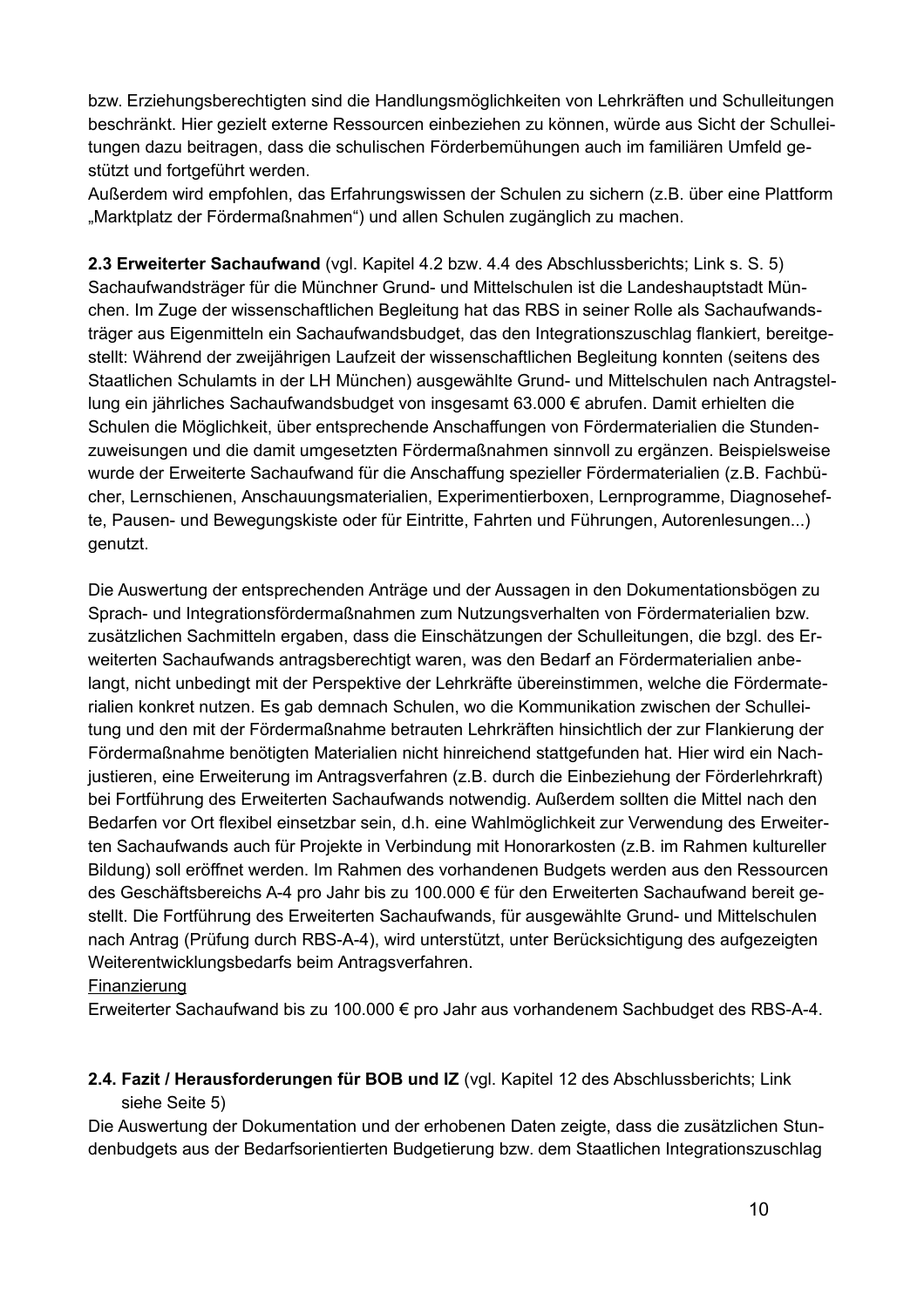in hohem Maß benachteiligten Schülerinnen und Schülern, und somit der Zielgruppe beider Förderinstrumente, zugutekommen. Beide Förderinstrumente sind sehr sinnvoll, um bildungsbenachteiligte Schülerinnen und Schüler gezielt zu fördern. Abhängig vom Förderschwerpunkt konnte die wissenschaftliche Begleitung differentielle Effekte der Fördermaßnahmen auf den Bildungserfolg der geförderten Schülerinnen und Schüler aufzeigen. Allerdings ist eine Steigerung des Bildungserfolgs (noch) nicht durchgängig erkennbar. Ein weiteres Monitoring der Wirkungen auf den Bildungserfolg (auf Schulebene als Langzeitbeobachtung) erscheint notwendig. Das ISB empfiehlt, zur weiteren Wirkungsoptimierung die Verzahnung mit anderen Fördermaßnah-

men stärker in den Blick zu nehmen. Ein gezieltes Einzelfallmanagement könnte die Effekte auf die schulischen Leistungen der geförderten Schülerinnen und Schüler steigern: Wer an der Schule hat einen Überblick darüber, welche Förderangebote ein bestimmter Schüler bzw. eine bestimmte Schülerin insgesamt erhält? Auch stellt die schulische Integrationsförderung nur einen Ausschnitt einer gelingenden gesellschaftlichen Integration dar. Die Schulen der wissenschaftlichen Begleitung weisen deutlich darauf hin, dass ihrer Arbeit mit den Schülerinnen und Schülern Grenzen gesetzt sind, sofern nicht auch gleichzeitig eine Integration der Eltern und Familien gelingt. Dies erfordert ressortübergreifendes Denken und Handeln, von dem letztlich wiederum die bildungsbenachteiligten Schülerinnen und Schüler in München profitieren.

Mit speziellen Eltern-Programmen, wie "Eltern-Aktiv" oder neuen Eltern-Beteiligungs-/Informations-Formaten, wie z.B. dem "Log-Buch" (für weiterführende Schulen) oder dem aktuell neu entwickelten und seit einem Schuljahr eingesetzten Lerntagebuch für die Grundschulen, wird seitens des Referats für Bildung und Sport bzw. des Staatlichen Schulamts in der LH München versucht, auch diesem Aspekt Rechnung zu tragen. Die Kooperation mit außerschulischen Bildungsakteuren (Bi-Loks, Freizeiteinrichtungen der Jugendhilfe, Stadtteilbibliotheken, weiteren umliegenden Bildungseinrichtungen) ist dabei insgesamt verstärkt in den Blick zu nehmen, um dem Ziel, einer sich für den Sozialraum öffnenden Schule, näher zu kommen. Das Konzept der BildungsLokale greift diesen Ansatz beispielgebend auf.

Generell sollten Schulen (Schulleitung/Kollegium) ihre gewählte BoB-Fördermaßnahme (Sozialpädagogik, Schülercoaching, geteilte Deutschklassen...) auf den Prüfstand stellen und hinterfragen, ob diese nach den zuvor für Ihre Schule definierten Zielen noch passend ist und ggf. nachjustiert werden sollte oder ob eine andere Maßnahme zielführender wäre. Eine Handreichung/ Empfehlung zu den einzelnen Fördermaßnahmen, die den Schulen eine Orientierungshilfe geben soll, wird derzeit vom Kommunalen Bildungsmanagement erarbeitet. Darüber hinaus werden, gemeinsam mit den Praktikern vor Ort, Indikatoren/Kennzahlen pro Fördermaßnahme zu erarbeiten sein, um künftig in eine mehrjährige Betrachtung und somit in eine optimierte Wirkungssteuerung kommen zu können.

# 3. Bedarfsorientierte Budgetierung für ausgewählte städtische Berufsschulen

Mit Beschluss des Stadtrats vom 18.02.2016 (SV Nr. 14-20 / V 04133) wurde die Bedarfsorientierte Budgetierung zur individuellen Förderung leistungsschwächerer Auszubildender zum Berufsschuljahr 2016/17 auf ausgewählte Berufsschulstandorte mit 21 Berufen übertragen. Mit zusätzlichen Jahreswochenstunden werden Maßnahmen zur individuellen Lernbegleitung (Lern- und Sozialcoaching) finanziert: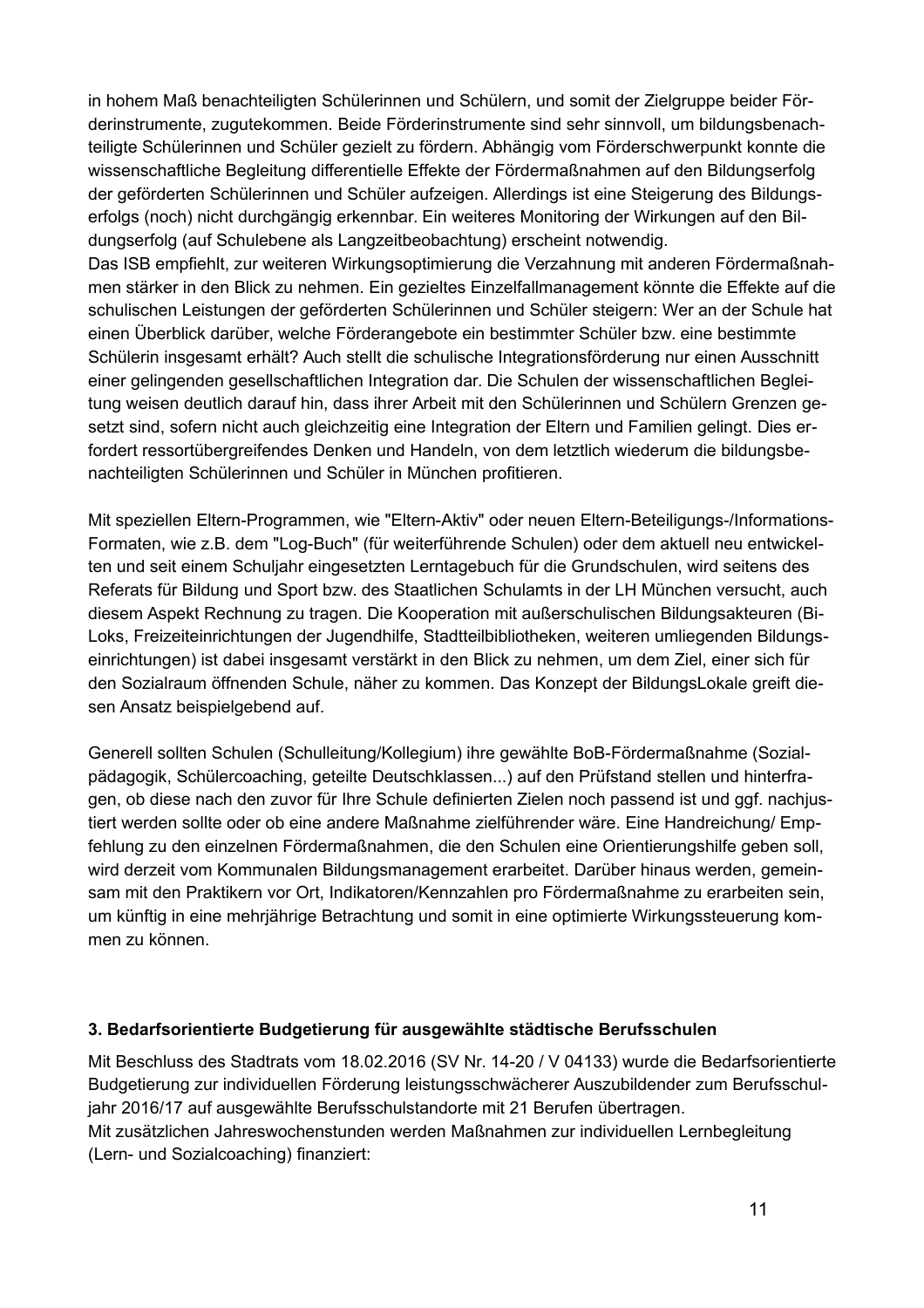- zum Abbau der Defizite insbesondere in Deutsch und Mathematik
- zur Unterstützung der Entwicklung von Arbeitsstrukturen (Ziel: selbstreguliertes Lernen)
- zum Erwerb der für den beruflichen Alltag notwendigen Sozialkompetenzen.

Unter I.4.2 (Wirkungssteuerung, S. 12 ff) der o.g. Beschlussvorlage wurde dargelegt, dass die notwendig werdende prozessbegleitende Wirkungssteuerung in Kooperation mit einem geeigneten wissenschaftlichen Institut durch den Geschäftsbereich B unter Beteiligung des Kommunalen Bildungsmanagements sowie des Pädagogischen Instituts in die Wege geleitet wird. Neben der Dokumentation der Fördermaßnahmen (u.a. Angebotsveränderungen, Prozesse, Methoden) geht es um die Erhebung und Auswertung von messbaren Wirkungskennzahlen (wie Abschlussquoten oder Abbrecherguoten). Die Dauer der prozessbegleitenden Wirkungssteuerung soll drei Jahre umfassen, mit einem prognostizierten Finanzbedarf von max. 150.000 € brutto. Die Leistungsbeschreibung, die dem Vergabeverfahren zugrunde liegen wird, hat dabei die Ergebnisse und Erkenntnisse aus der wissenschaftlichen Begleitung der Umsetzung der Bedarfsorientierten Budgetierung bzw. des Integrationszuschlags (vgl. Link Seite 5 zum Abschlussbericht des ISB) zu berücksichtigen. Der künftige Auftragnehmer wird also auf vorhandenen Erkenntnissen aufzubauen und die bereits entwickelten Erhebungsinstrumente (Dokumentations- bzw. Fragebögen, schriftliche Leitfadeninterviews, Onlinebefragungen etc.) auf die speziellen Belange und Bedürfnisse der beruflichen Bildung weiterzuentwickeln bzw. anzupassen haben. Der Abschlussbericht zur wirksteuernden Prozessbegleitung bei der Umsetzung der BoB an ausgewählten Berufsschulen wird dem Stadtrat voraussichtlich im ersten Quartal 2021 vorgelegt werden.

# Vergabeverfahren

Bei der zu vergebenden Leistung handelt es sich um die Vergabe einer Beratungsleistung. Da der geschätzte Auftragswert die Wertgrenze der Geschäftsordnung des Stadtrats der Landeshauptstadt München übersteigt, ist eine Vergabeermächtigung durch den Stadtrat erforderlich.

Aufgrund der Beschlüsse des Verwaltungs- und Personalausschusses vom 16.01.2013 und der Vollversammlung vom 23.01.2013 über die Zuständigkeit von Ausschüssen bei Vergabeverfahren ist die Vorlage wegen der dezentralen Ressourcenverantwortung und der Sachbezogenheit im zuständigen Fachausschuss vor Durchführung der Ausschreibung zu behandeln.

In den Vergabeunterlagen wird der geschätzte Auftragswert als Hinweis an die Bieter genannt. Dieser Hinweis ist vergaberechtlich zulässig und wegen der begrenzten Haushaltsmittel gerechtfertigt. Da der geschätzte Auftragswert in den Vergabeunterlagen genannt wird, kann die Behandlung des Kosten- und Finanzteils sowie der Auftragssumme in öffentlicher Sitzung stattfinden.

Bei der zu vergebenden Leistung handelt es sich um eine Vergabe, die unter die Verfügung des OB vom 22.08.2008 fällt und somit nur im Einvernehmen mit dem Direktorium HA II, Vergabestelle 1 erfolgen kann. Das Direktorium-HA II. Vergabestelle 1 wird daher mit der Durchführung des Vergabeverfahrens beauftragt. Die Erstellung der Vergabeunterlagen erfolgt in enger Zusammenarbeit zwischen dem Kommunalen Bildungsmanagement des RBS und der Vergabestelle 1.

Der geschätzte Auftragswert liegt unterhalb des Schwellenwertes von 209.000 € (netto), der zu einer EU-weiten Ausschreibung verpflichten würde. Es ist daher ein nationales Vergabeverfahren durchzuführen. Als Verfahren wird eine Öffentliche Ausschreibung gemäß § 3 Abs. 1 VOL/A durchgeführt.

Die Bekanntmachung der Ausschreibung erfolgt überregional auf www.bund.de, www.baysol.de und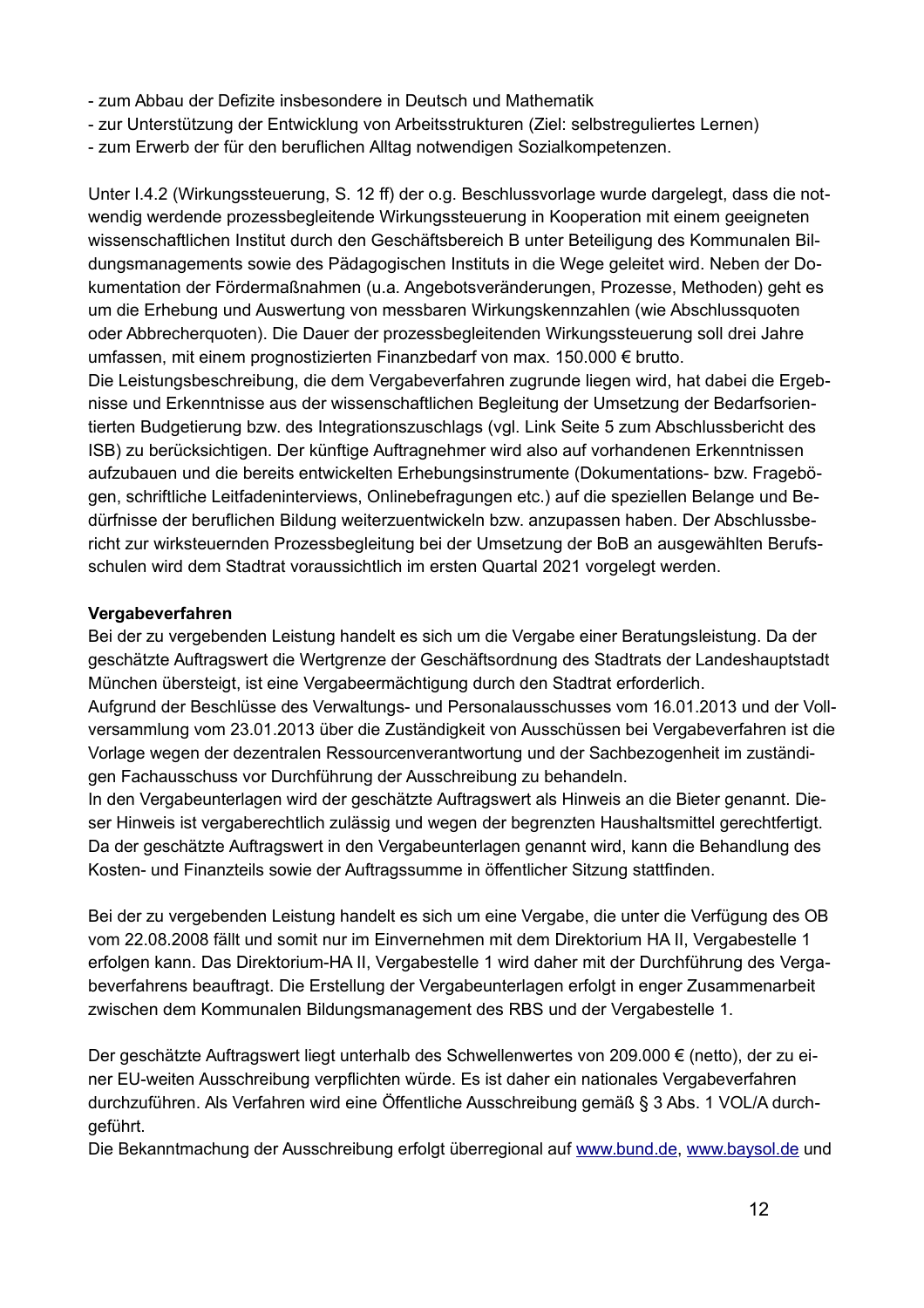www.muenchen.de/vgst1. Zudem werden die kompletten Vergabeunterlagen auf www. muenchen.de/vgst1 eingestellt. Jedes interessierte Unternehmen kann die Vergabeunterlagen herunterladen oder schriftlich bei der Vergabestelle 1 anfordern und ein Angebot abgeben. Die Bieter erhalten eine Frist von mindestens drei Wochen, um ein Angebot abgeben zu können und müssen ihre Eignung anhand einer Eigenerklärung nachweisen.

Zur inhaltlichen Wertung der Angebote müssen die Bieter mit dem Angebot ein Konzept über die geplante Vorgehensweise (Design der Erhebung, Weiterentwicklung der vorhandenen Instrumente aus der wissenschaftlichen Begleitung durch das ISB, wie z.B. Dokumentationsbogen, online-Befragungen etc.) und einen Zeitplan einreichen.

Die Beurteilung der Wirtschaftlichkeit der Angebote erfolgt nach einem Punktesystem. Dabei werden folgende Zuschlagskriterien zugrunde gelegt:

- Zielführung der dargestellten Methodik 50 %
- Preis: 30 %
- Umsetzbarkeit und Zielführung des Zeitplans 20 %.

Die einzelnen Kriterien werden dabei mittels einer Nutzwertanalyse zueinander ins Verhältnis gesetzt. Die preisliche und formelle Wertung der Angebote erfolgt durch die Vergabestelle 1. Die inhaltliche Wertung wird durch das Referat für Bildung und Sport vorgenommen.

Die Auftragsvergabe an das wirtschaftlichste Angebot ist für Herbst 2017 geplant. Eine erneute Befassung des Stadtrats ist erforderlich, falls das wirtschaftlichste Angebot den geschätzten Auftragswert um mehr als 20 % übersteigen sollte.

Einer erneuten Stadtratsbefassung bedarf es nicht, wenn aus vergaberechtlichen Gründen eine Änderung der Wahl der Vergabe- und Vertragsordnung, der Vergabeverfahrensart, der Eignungsunterlagen oder der Zuschlagskriterien erforderlich sein sollte, oder weil das Vergabeverfahren aus vergaberechtlichen Gründen aufgehoben werden musste.

## Finanzierung

Die Vergabe der prozessbegleitenden Wirkungssteuerung für die Dauer von insgesamt dreieinhalb Jahren (Erhebungszeitraum drei Jahre, anfertigen des Abschlussberichtes ca. halbes Jahr) erfolgt mit einem Volumen von maximal 150.000 € (brutto) aus vorhandenen Ressourcen des RBS. Der geschätzte Finanzbedarf basiert auf Erfahrungswerten mit der 2-jährigen wissenschaftlichen Begleitung durch das ISB (Anpassung aufgrund längerer Laufzeit, geschätzter geringerer Zeitaufwand bzgl. der Weiterentwicklung der Instrumente plus Berücksichtigung der Fertigstellungsphase/ Berichtserstellung).

Das Staatliche Schulamt in der Landeshauptstadt München wurde bei der Erstellung dieser Vorlage einbezogen.

Das Sozialreferat/Stadtjugendamt hat bei der Erstellung dieser Vorlage mitgewirkt.

Die Beschlussvorlage ist hinsichtlich der Ausführungen zum Vergabeverfahren mit dem Direktorium-HA II, Vergabestelle 1 abgestimmt.

Die Stadtkämmerei erhebt gegen den Beschluss keine Einwände.

Anhörungsrechte eines Bezirksausschusses bestehen nicht.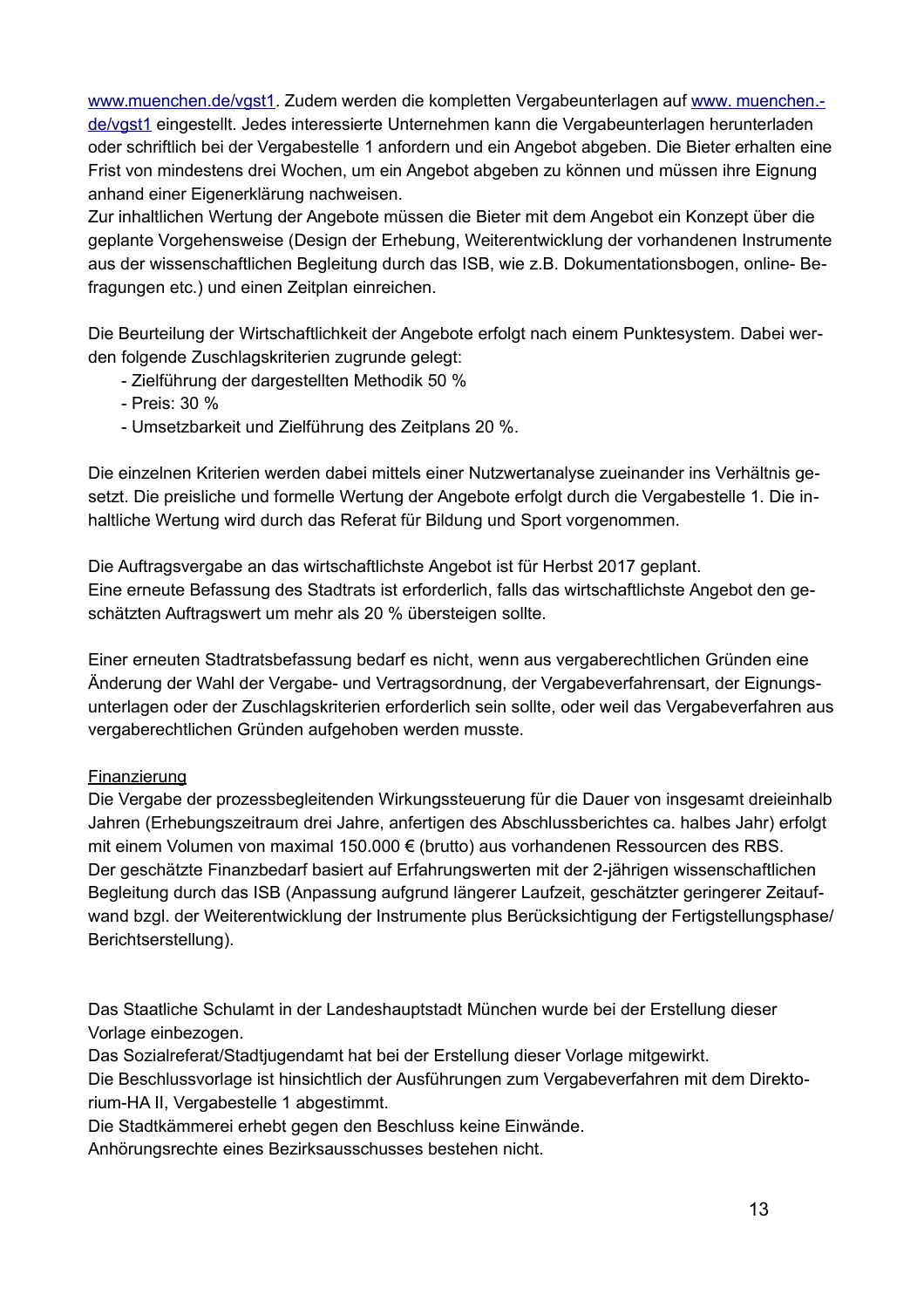Der Korreferentin des Referats für Bildung und Sport, Frau Stadträtin Neff sowie der Verwaltungsbeirätin Frau Stadträtin Pfeiler, ist ein Abdruck der Sitzungsvorlage zugeleitet worden.

#### $II.a$ Antrag der Referentin im Kinder- und Jugendhilfeausschuss

Der Kinder- und Jugendhilfeausschuss empfiehlt, dem Antrag der Referentin im Ausschuss für Bildung und Sport zuzustimmen.

#### $II.b$ Antrag der Referentin im Ausschuss für Bildung und Sport

1. Die im Vortrag dargestellten Erkenntnisse aus dem Abschlussbericht des ISB zur wissenschaftlichen Begleitung der Umsetzung der Bedarfsorientierten Budgetierung für städtische allgemeinbildende Schulen sowie des Integrationszuschlags werden zur Kenntnis genommen.

2. Das Kommunale Bildungsmanagement des Referats für Bildung und Sport wird beauftragt, die Weiterentwicklung der Fördermaßnahmen aus der Bedarfsorientierten Budgetierung zu begleiten und zu unterstützen, mit dem Ziel der Wirkungsoptimierung. Die Begleitkommission "Bedarfsorientierte Budgetierung" wird fortgeführt und um die Begleitung des Prozesses der Wirkungssteuerung an ausgewählten Berufsschulen erweitert.

3. Der Ausschuss für Bildung und Sport stimmt zu, dass der erweiterte Sachaufwand für Grundund Mittelschulen nach Antrag bis zu einer Höhe von 100.000 € fortgeführt wird. Zur Erhöhung der Flexibilität vor Ort, dürfen diese Mittel (Eröffnung der Wahlmöglichkeit) auch zur Finanzierung von Projekten in Verbindung mit Honorarkosten (z.B. im Rahmen kulturelle Bildung) beantragt und eingesetzt werden. Die Finanzierung erfolgt aus Budgetmitteln des Referates für Bildung und Sport.

4. Der Ausschuss für Bildung und Sport stimmt zu, dass das Referat für Bildung und Sport den Auftrag zur prozessbegleitenden Wirkungssteuerung in Zusammenarbeit mit dem Direktorium -HA II, Vergabestelle 1 an einen externen Auftragnehmer (wissenschaftliches Institut) vergibt. Die Dauer der wissenschaftlichen Begleitung ist auf drei Jahre angelegt. Die Finanzierung erfolgt aus Budgetmitteln des Referates für Bildung und Sport.

4.1 Die Vergabestelle 1 führt das Vergabeverfahren zu den in der Leistungsbeschreibung genannten Bedingungen durch und erteilt den Zuschlag auf das wirtschaftlichste Angebot.

4.2 Eine erneute Befassung des Stadtrats mit der Auftragsvergabe ist nur erforderlich, falls das wirtschaftlichste Angebot den geschätzten Auftragswert um mehr als 20 % übersteigen sollte.

5. Der Antrag Nr. 08-14 / A 00640 "Mehr Bildungsgerechtigkeit auf allen Ebenen wagen" von StRin Jutta Koller, Frau StRin Sabine Krieger, Herrn StR Dr. Florian Roth vom 11.03.2009 ist damit geschäftsordnungsgemäß behandelt.

6. Dieser Beschluss unterliegt nicht der Beschlussvollzugskontrolle.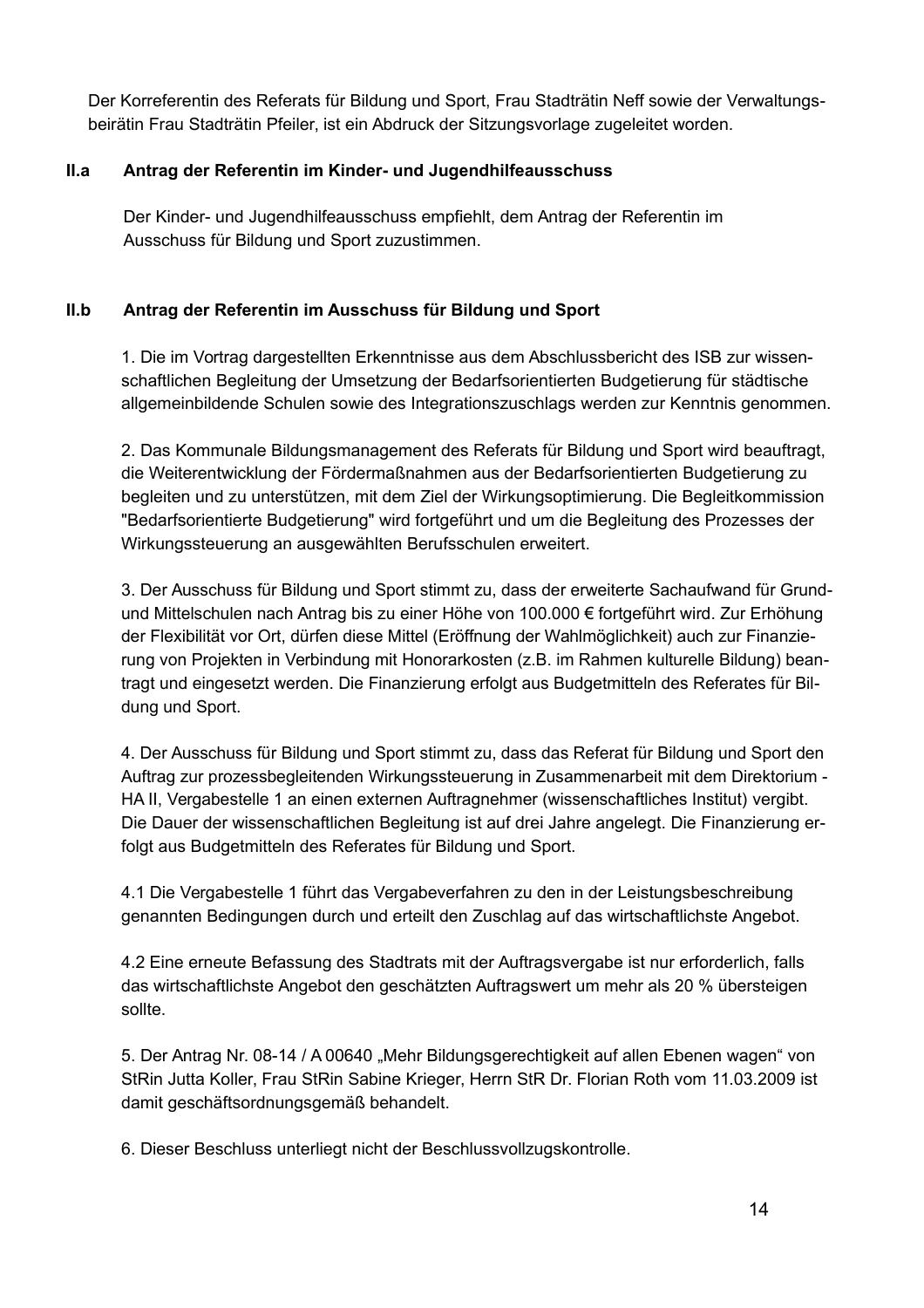- $III.a$ Beschluss des Kinder- und Jugendhilfeausschusses nach Antrag.
- $III.b$ Beschluss des Ausschusses für Bildung und Sport nach Antrag.

Die endgültige Beschlussfassung obliegt der Vollversammlung des Stadtrates.

## Der Stadtrat der Landeshauptstadt München

Die Vorsitzende

Die Referentin

**Christine Strobl** 3. Bürgermeisterin **Beatrix Zurek Stadtschulrätin** 

 $\mathbf{N}$ Abdruck von I. mit II.

an das Direktorium D-II/V-SP an die Stadtkämmerei an das Revisionsamt z. K.

#### V. Wiedervorlage im Referat für Bildung und Sport - KBS

- 1. Die Übereinstimmung vorstehenden Abdrucks mit der beglaubigten Zweitschrift wird bestätigt.
- 2. An das Staatliche Schulamt in der Landeshauptstadt München An das Sozialreferat, S-II-KJF/J An RBS-GB-A An RBS-GB-B An RBS-PI An RBS-KBS-FB3 An RBS-GL An RBS-Recht An RBS-GL2

zur Kenntnis.

Am  $iA$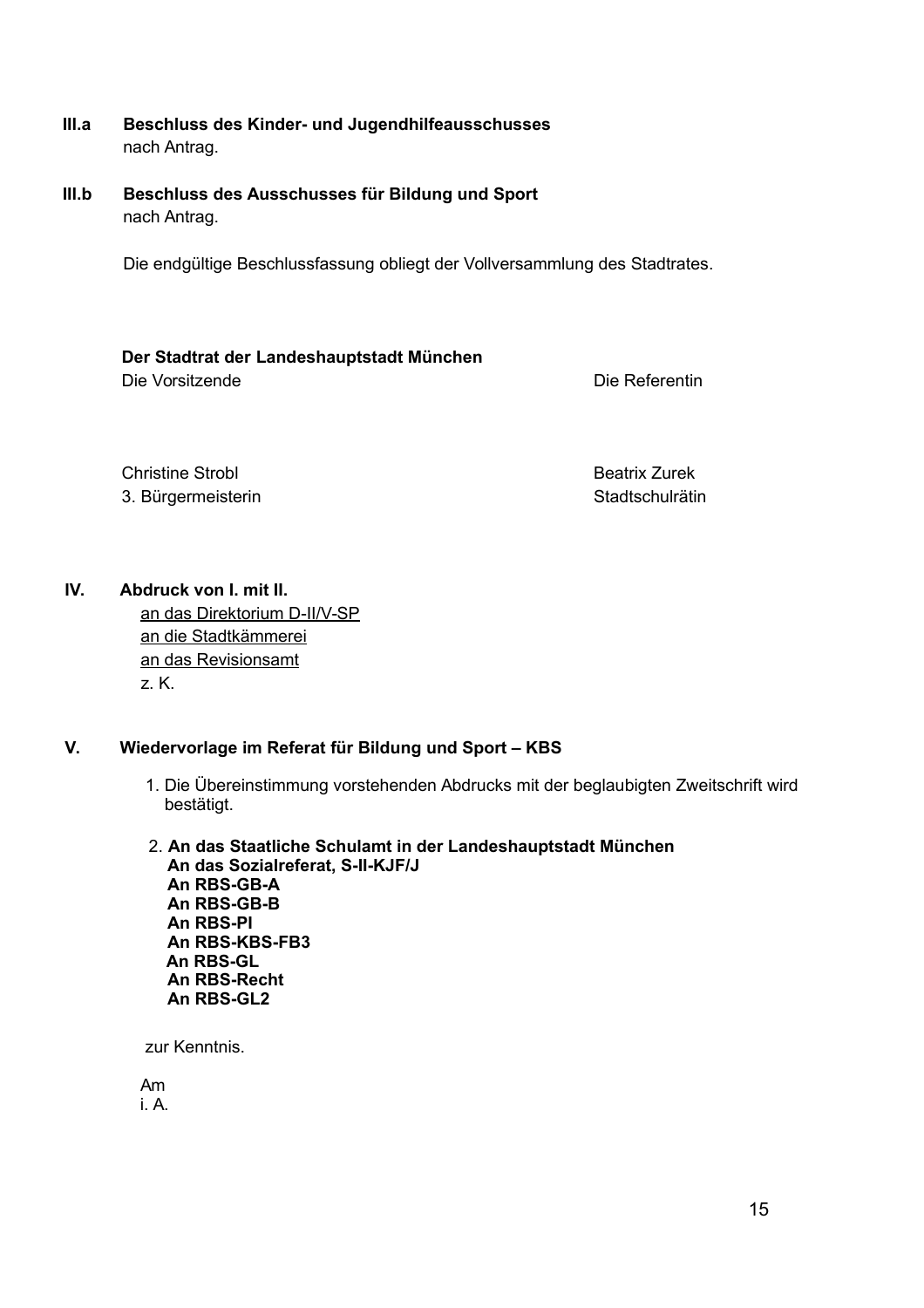Umsetzung des Stadtratsbeschlusses vom 04.07.2012 zur bedarfsorientierten Budgetierung an allgemeinbildenden Schulen an ausgewählten Standorten Projektstruktur - Gesamt

Neufassung: März 2014